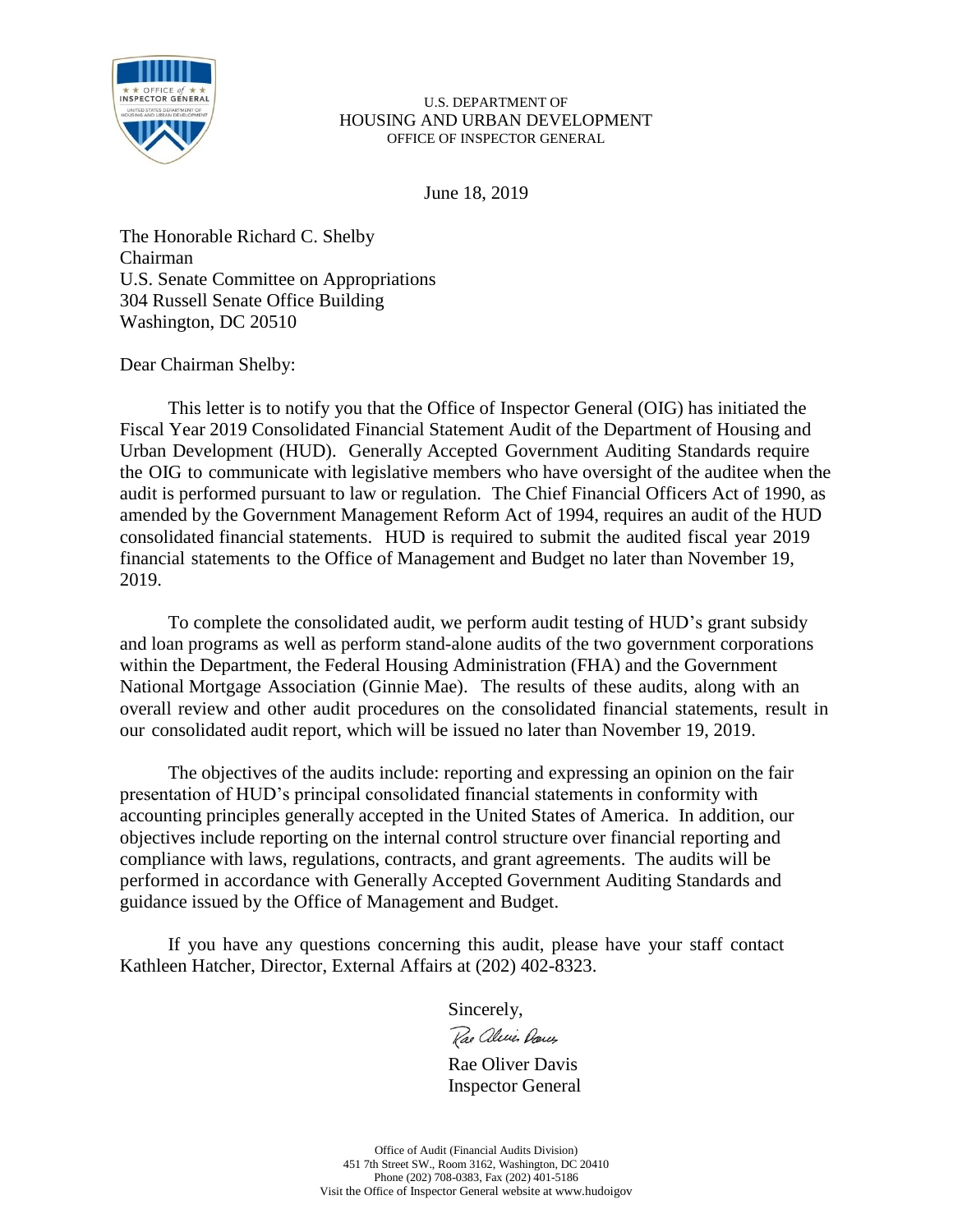

June 18, 2019

The Honorable Patrick J. Leahy Ranking Member U.S. Senate Committee on Appropriations 437 Russell Senate Office Building Washington, DC 20510

Dear Senator Leahy:

This letter is to notify you that the Office of Inspector General (OIG) has initiated the Fiscal Year 2019 Consolidated Financial Statement Audit of the Department of Housing and Urban Development (HUD). Generally Accepted Government Auditing Standards require the OIG to communicate with legislative members who have oversight of the auditee when the audit is performed pursuant to law or regulation. The Chief Financial Officers Act of 1990, as amended by the Government Management Reform Act of 1994, requires an audit of the HUD consolidated financial statements. HUD is required to submit the audited fiscal year 2019 financial statements to the Office of Management and Budget no later than November 19, 2019.

To complete the consolidated audit, we perform audit testing of HUD's grant subsidy and loan programs as well as perform stand-alone audits of the two government corporations within the Department, the Federal Housing Administration (FHA) and the Government National Mortgage Association (Ginnie Mae). The results of these audits, along with an overall review and other audit procedures on the consolidated financial statements, result in our consolidated audit report, which will be issued no later than November 19, 2019.

The objectives of the audits include: reporting and expressing an opinion on the fair presentation of HUD's principal consolidated financial statements in conformity with accounting principles generally accepted in the United States of America. In addition, our objectives include reporting on the internal control structure over financial reporting and compliance with laws, regulations, contracts, and grant agreements. The audits will be performed in accordance with Generally Accepted Government Auditing Standards and guidance issued by the Office of Management and Budget.

If you have any questions concerning this audit, please have your staff contact Kathleen Hatcher, Director, External Affairs at (202) 402-8323.

Sincerely,

Rae aleries Darcy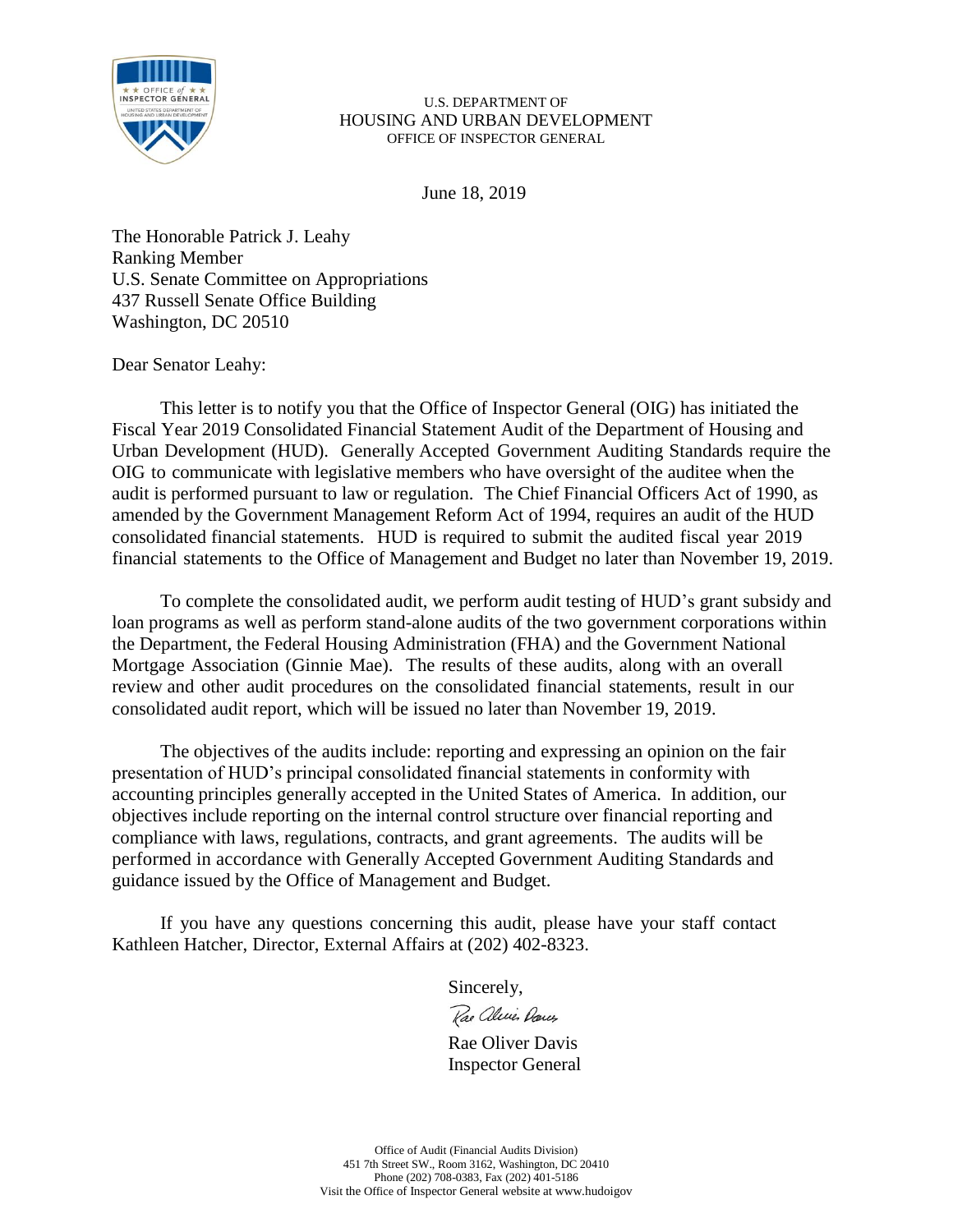

June 18, 2019

The Honorable Susan Collins Chairwoman U.S. Senate Committee on Appropriations Subcommittee on Transportation, Housing and Urban Development, and Related Agencies 413 Dirksen Senate Office Building Washington, DC 20510

Dear Chairwoman Collins:

This letter is to notify you that the Office of Inspector General (OIG) has initiated the Fiscal Year 2019 Consolidated Financial Statement Audit of the Department of Housing and Urban Development (HUD). Generally Accepted Government Auditing Standards require the OIG to communicate with legislative members who have oversight of the auditee when the audit is performed pursuant to law or regulation. The Chief Financial Officers Act of 1990, as amended by the Government Management Reform Act of 1994, requires an audit of the HUD consolidated financial statements. HUD is required to submit the audited fiscal year 2019 financial statements to the Office of Management and Budget no later than November 19, 2019.

To complete the consolidated audit, we perform audit testing of HUD's grant subsidy and loan programs as well as perform stand-alone audits of the two government corporations within the Department, the Federal Housing Administration (FHA) and the Government National Mortgage Association (Ginnie Mae). The results of these audits, along with an overall review and other audit procedures on the consolidated financial statements, result in our consolidated audit report, which will be issued no later than November 19, 2019.

The objectives of the audits include: reporting and expressing an opinion on the fair presentation of HUD's principal consolidated financial statements in conformity with accounting principles generally accepted in the United States of America. In addition, our objectives include reporting on the internal control structure over financial reporting and compliance with laws, regulations, contracts, and grant agreements. The audits will be performed in accordance with Generally Accepted Government Auditing Standards and guidance issued by the Office of Management and Budget.

If you have any questions concerning this audit, please have your staff contact Kathleen Hatcher, Director, External Affairs at (202) 402-8323.

Sincerely,

Rae alecie Dans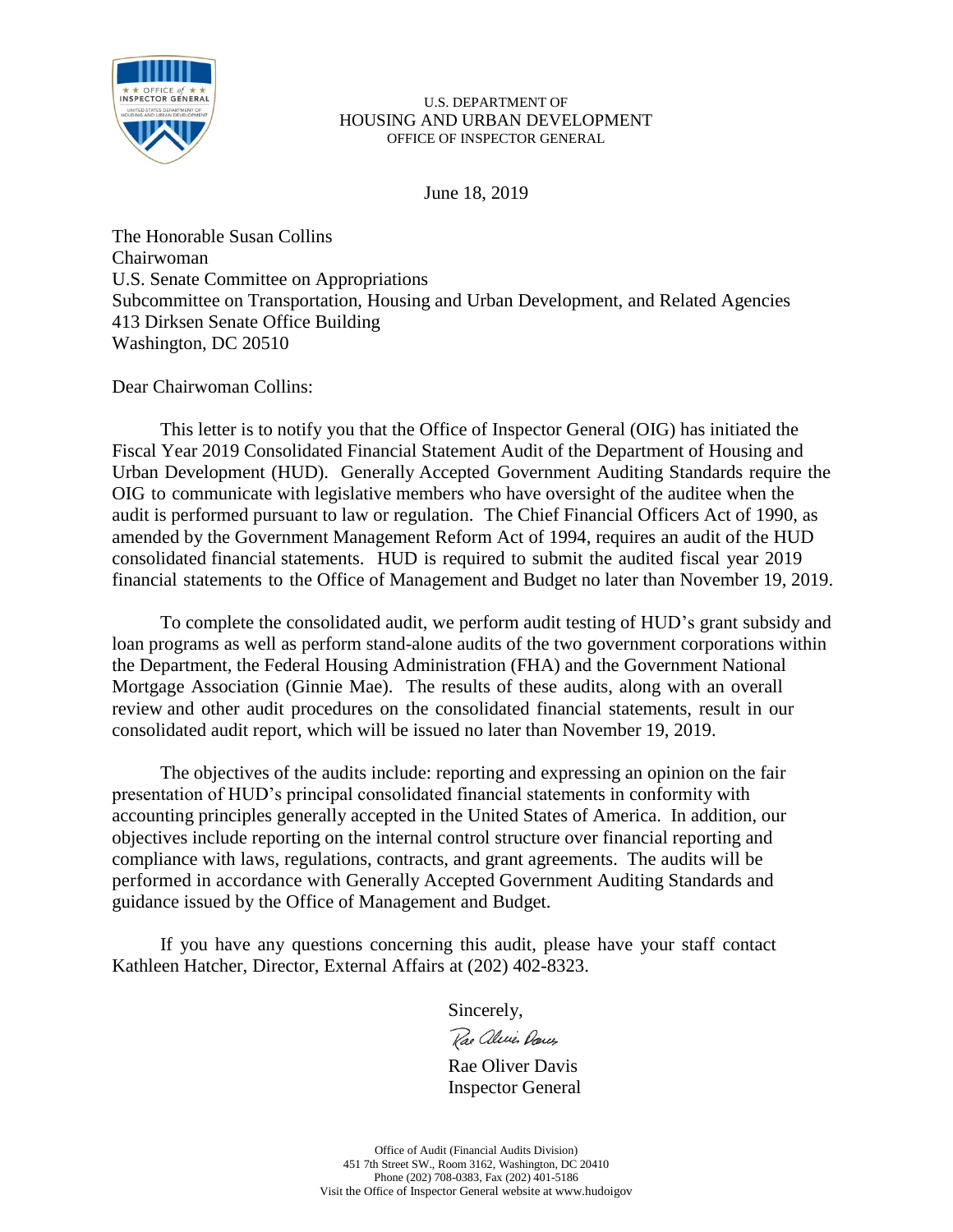

June 18, 2019

The Honorable Jack Reed Ranking Member U.S. Senate Committee on Appropriations Subcommittee on Transportation, Housing and Urban Development, and Related Agencies 728 Hart Senate Office Building Washington, DC 20510

Dear Senator Reed:

This letter is to notify you that the Office of Inspector General (OIG) has initiated the Fiscal Year 2019 Consolidated Financial Statement Audit of the Department of Housing and Urban Development (HUD). Generally Accepted Government Auditing Standards require the OIG to communicate with legislative members who have oversight of the auditee when the audit is performed pursuant to law or regulation. The Chief Financial Officers Act of 1990, as amended by the Government Management Reform Act of 1994, requires an audit of the HUD consolidated financial statements. HUD is required to submit the audited fiscal year 2019 financial statements to the Office of Management and Budget no later than November 19, 2019.

To complete the consolidated audit, we perform audit testing of HUD's grant subsidy and loan programs as well as perform stand-alone audits of the two government corporations within the Department, the Federal Housing Administration (FHA) and the Government National Mortgage Association (Ginnie Mae). The results of these audits, along with an overall review and other audit procedures on the consolidated financial statements, result in our consolidated audit report, which will be issued no later than November 19, 2019.

The objectives of the audits include: reporting and expressing an opinion on the fair presentation of HUD's principal consolidated financial statements in conformity with accounting principles generally accepted in the United States of America. In addition, our objectives include reporting on the internal control structure over financial reporting and compliance with laws, regulations, contracts, and grant agreements. The audits will be performed in accordance with Generally Accepted Government Auditing Standards and guidance issued by the Office of Management and Budget.

If you have any questions concerning this audit, please have your staff contact Kathleen Hatcher, Director, External Affairs at (202) 402-8323.

Sincerely,

Rae aleries Dances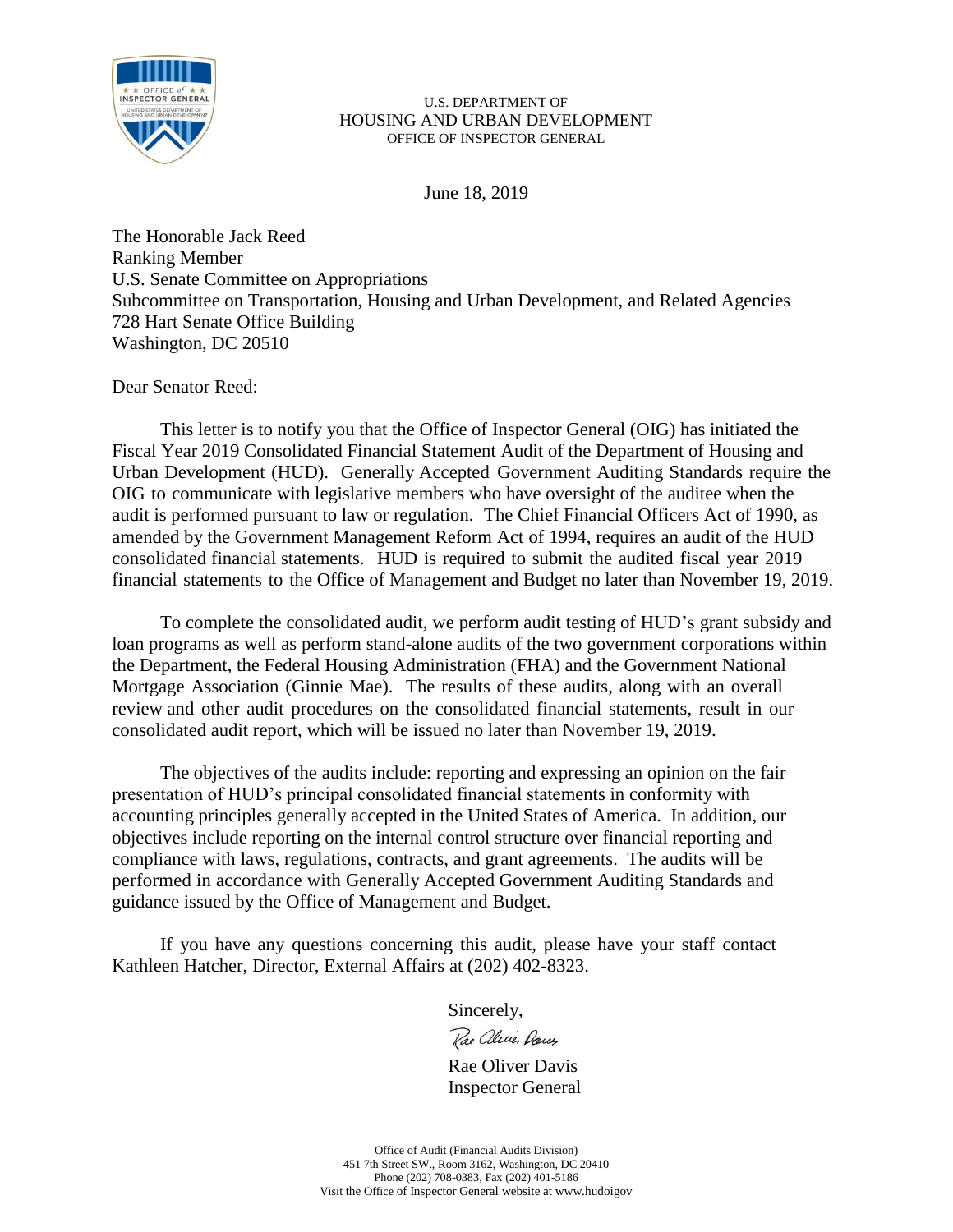

June 18, 2019

The Honorable Mike Crapo Chairman U.S. Senate Committee on Banking, Housing and Urban Affairs 239 Dirksen Senate Office Building Washington, DC 20510

Dear Chairman Crapo:

This letter is to notify you that the Office of Inspector General (OIG) has initiated the Fiscal Year 2019 Consolidated Financial Statement Audit of the Department of Housing and Urban Development (HUD). Generally Accepted Government Auditing Standards require the OIG to communicate with legislative members who have oversight of the auditee when the audit is performed pursuant to law or regulation. The Chief Financial Officers Act of 1990, as amended by the Government Management Reform Act of 1994, requires an audit of the HUD consolidated financial statements. HUD is required to submit the audited fiscal year 2019 financial statements to the Office of Management and Budget no later than November 19, 2019.

To complete the consolidated audit, we perform audit testing of HUD's grant subsidy and loan programs as well as perform stand-alone audits of the two government corporations within the Department, the Federal Housing Administration (FHA) and the Government National Mortgage Association (Ginnie Mae). The results of these audits, along with an overall review and other audit procedures on the consolidated financial statements, result in our consolidated audit report, which will be issued no later than November 19, 2019.

The objectives of the audits include: reporting and expressing an opinion on the fair presentation of HUD's principal consolidated financial statements in conformity with accounting principles generally accepted in the United States of America. In addition, our objectives include reporting on the internal control structure over financial reporting and compliance with laws, regulations, contracts, and grant agreements. The audits will be performed in accordance with Generally Accepted Government Auditing Standards and guidance issued by the Office of Management and Budget.

If you have any questions concerning this audit, please have your staff contact Kathleen Hatcher, Director, External Affairs at (202) 402-8323.

Sincerely,

Rae aleries Darcy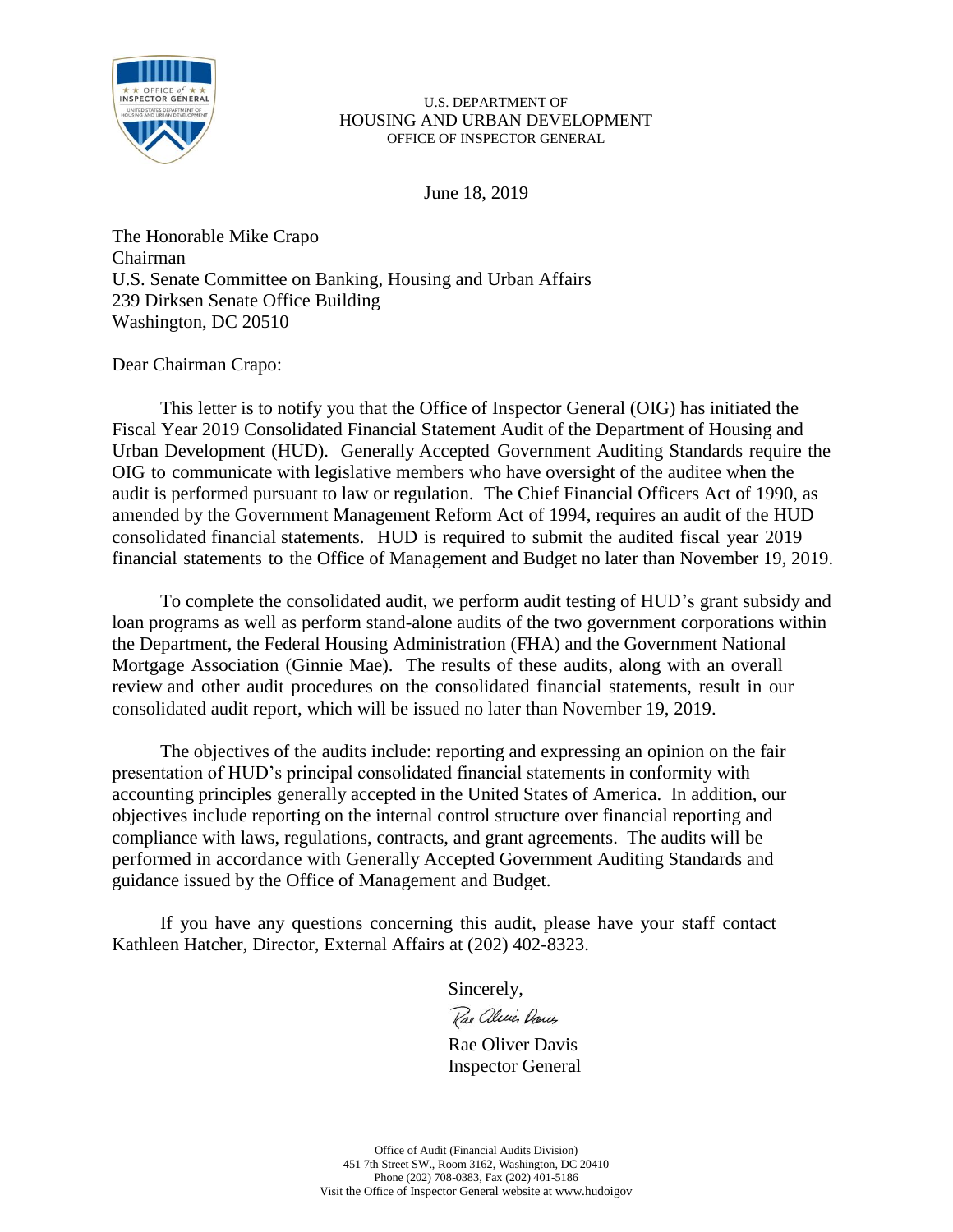

June 18, 2019

The Honorable Sherrod Brown Ranking Member U.S. Senate Committee on Banking, Housing and Urban Affairs 503 Hart Senate Office Building Washington, DC 20510

Dear Senator Brown:

This letter is to notify you that the Office of Inspector General (OIG) has initiated the Fiscal Year 2019 Consolidated Financial Statement Audit of the Department of Housing and Urban Development (HUD). Generally Accepted Government Auditing Standards require the OIG to communicate with legislative members who have oversight of the auditee when the audit is performed pursuant to law or regulation. The Chief Financial Officers Act of 1990, as amended by the Government Management Reform Act of 1994, requires an audit of the HUD consolidated financial statements. HUD is required to submit the audited fiscal year 2019 financial statements to the Office of Management and Budget no later than November 19, 2019.

To complete the consolidated audit, we perform audit testing of HUD's grant subsidy and loan programs as well as perform stand-alone audits of the two government corporations within the Department, the Federal Housing Administration (FHA) and the Government National Mortgage Association (Ginnie Mae). The results of these audits, along with an overall review and other audit procedures on the consolidated financial statements, result in our consolidated audit report, which will be issued no later than November 19, 2019.

The objectives of the audits include: reporting and expressing an opinion on the fair presentation of HUD's principal consolidated financial statements in conformity with accounting principles generally accepted in the United States of America. In addition, our objectives include reporting on the internal control structure over financial reporting and compliance with laws, regulations, contracts, and grant agreements. The audits will be performed in accordance with Generally Accepted Government Auditing Standards and guidance issued by the Office of Management and Budget.

If you have any questions concerning this audit, please have your staff contact Kathleen Hatcher, Director, External Affairs at (202) 402-8323.

Sincerely,

Rae aleries Darcy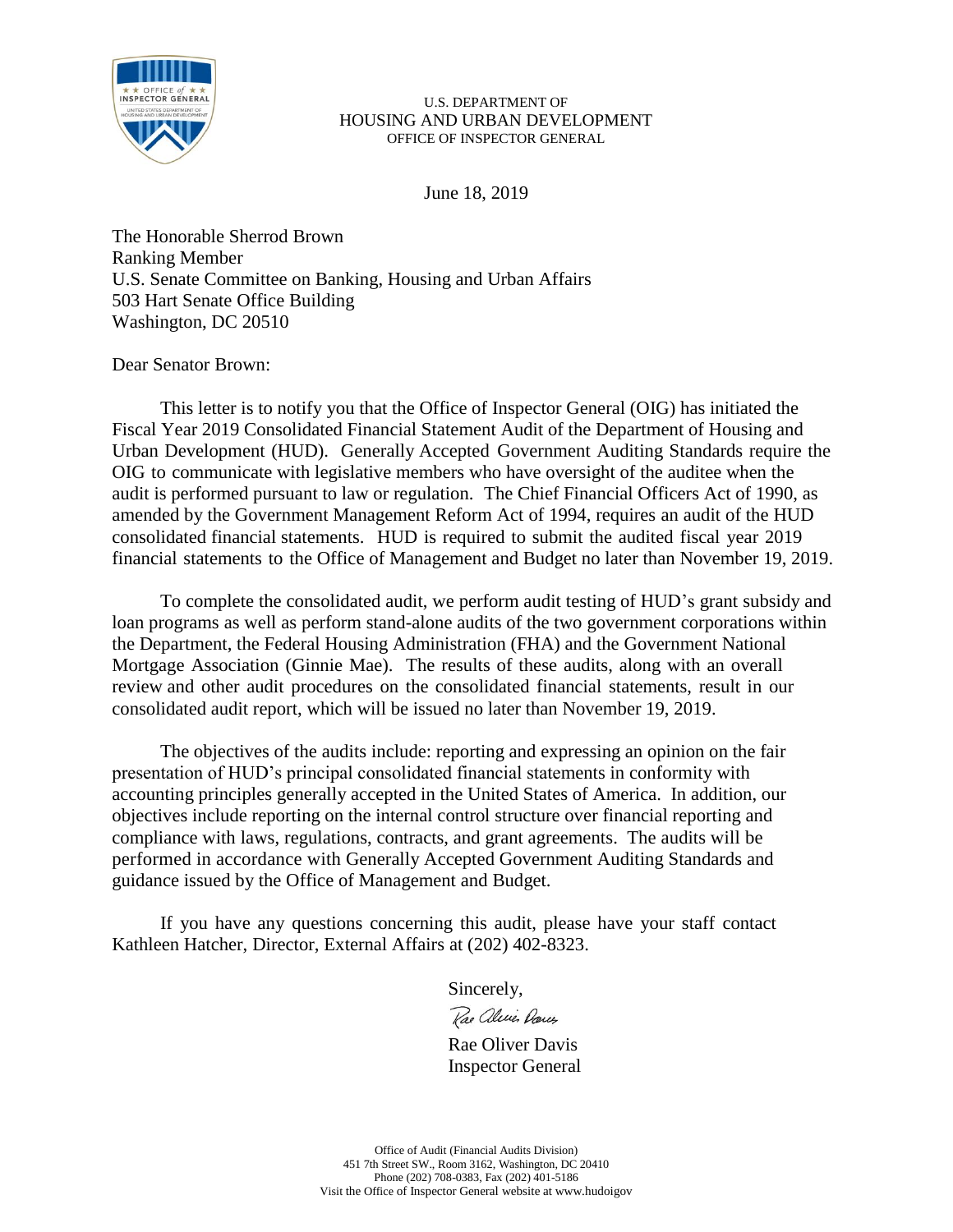

June 18, 2019

The Honorable Tom Cotton Chairman U.S. Senate Committee on Banking, Housing and Urban Affairs Subcommittee on Economic Policy 124 Russell Senate Office Building Washington, DC 20510

Dear Chairman Cotton:

This letter is to notify you that the Office of Inspector General (OIG) has initiated the Fiscal Year 2019 Consolidated Financial Statement Audit of the Department of Housing and Urban Development (HUD). Generally Accepted Government Auditing Standards require the OIG to communicate with legislative members who have oversight of the auditee when the audit is performed pursuant to law or regulation. The Chief Financial Officers Act of 1990, as amended by the Government Management Reform Act of 1994, requires an audit of the HUD consolidated financial statements. HUD is required to submit the audited fiscal year 2019 financial statements to the Office of Management and Budget no later than November 19, 2019.

To complete the consolidated audit, we perform audit testing of HUD's grant subsidy and loan programs as well as perform stand-alone audits of the two government corporations within the Department, the Federal Housing Administration (FHA) and the Government National Mortgage Association (Ginnie Mae). The results of these audits, along with an overall review and other audit procedures on the consolidated financial statements, result in our consolidated audit report, which will be issued no later than November 19, 2019.

The objectives of the audits include: reporting and expressing an opinion on the fair presentation of HUD's principal consolidated financial statements in conformity with accounting principles generally accepted in the United States of America. In addition, our objectives include reporting on the internal control structure over financial reporting and compliance with laws, regulations, contracts, and grant agreements. The audits will be performed in accordance with Generally Accepted Government Auditing Standards and guidance issued by the Office of Management and Budget.

If you have any questions concerning this audit, please have your staff contact Kathleen Hatcher, Director, External Affairs at (202) 402-8323.

Sincerely,

Rae alecie Dances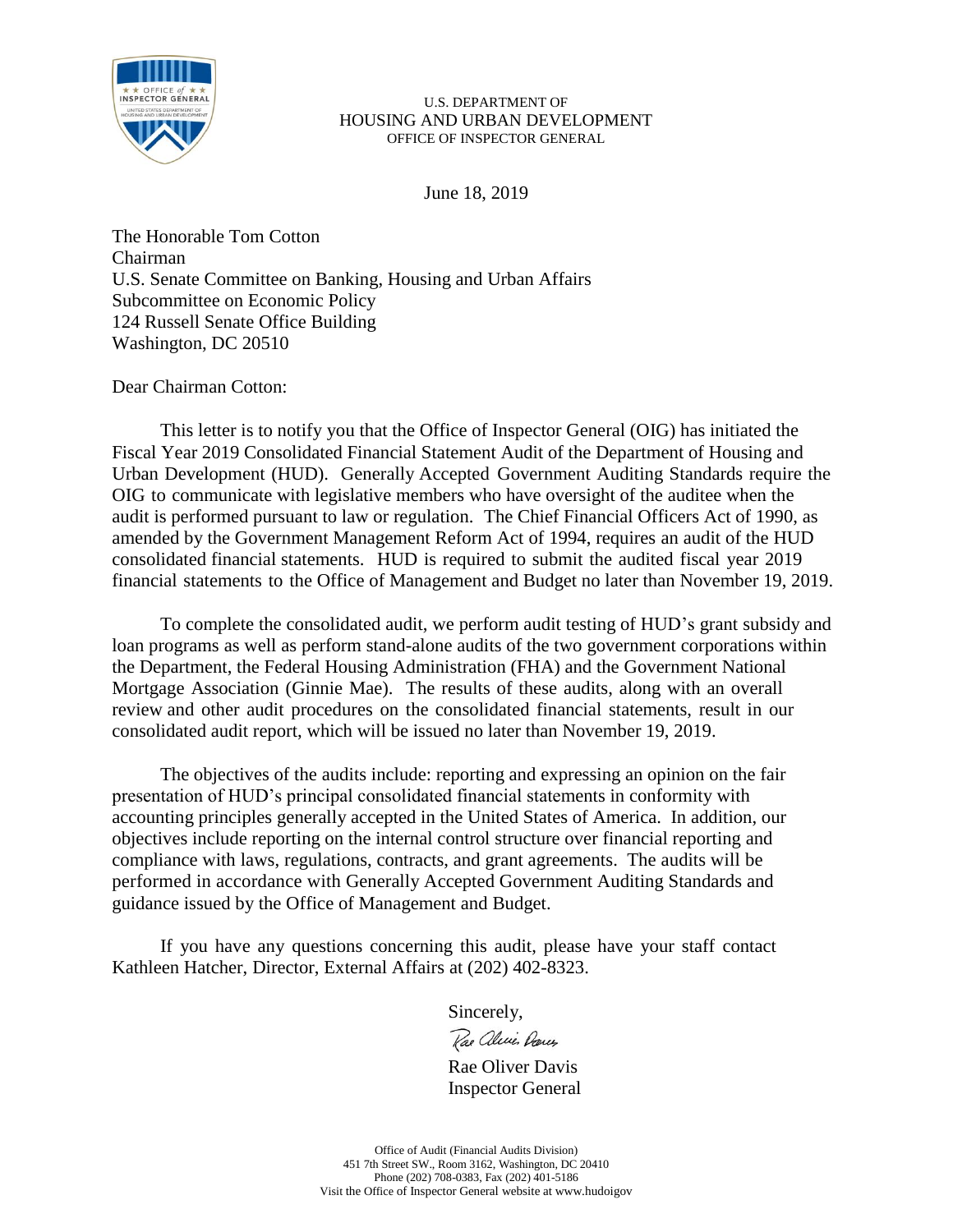

June 18, 2019

The Honorable Catherine Cortez-Masto Ranking Member U.S. Senate Committee on Banking, Housing and Urban Affairs Subcommittee on Economic Policy 516 Hart Senate Office Building Washington, DC 20510

Dear Senator Cortez-Masto:

This letter is to notify you that the Office of Inspector General (OIG) has initiated the Fiscal Year 2019 Consolidated Financial Statement Audit of the Department of Housing and Urban Development (HUD). Generally Accepted Government Auditing Standards require the OIG to communicate with legislative members who have oversight of the auditee when the audit is performed pursuant to law or regulation. The Chief Financial Officers Act of 1990, as amended by the Government Management Reform Act of 1994, requires an audit of the HUD consolidated financial statements. HUD is required to submit the audited fiscal year 2019 financial statements to the Office of Management and Budget no later than November 19, 2019.

To complete the consolidated audit, we perform audit testing of HUD's grant subsidy and loan programs as well as perform stand-alone audits of the two government corporations within the Department, the Federal Housing Administration (FHA) and the Government National Mortgage Association (Ginnie Mae). The results of these audits, along with an overall review and other audit procedures on the consolidated financial statements, result in our consolidated audit report, which will be issued no later than November 19, 2019.

The objectives of the audits include: reporting and expressing an opinion on the fair presentation of HUD's principal consolidated financial statements in conformity with accounting principles generally accepted in the United States of America. In addition, our objectives include reporting on the internal control structure over financial reporting and compliance with laws, regulations, contracts, and grant agreements. The audits will be performed in accordance with Generally Accepted Government Auditing Standards and guidance issued by the Office of Management and Budget.

If you have any questions concerning this audit, please have your staff contact Kathleen Hatcher, Director, External Affairs at (202) 402-8323.

Sincerely,

Rae alecie Dances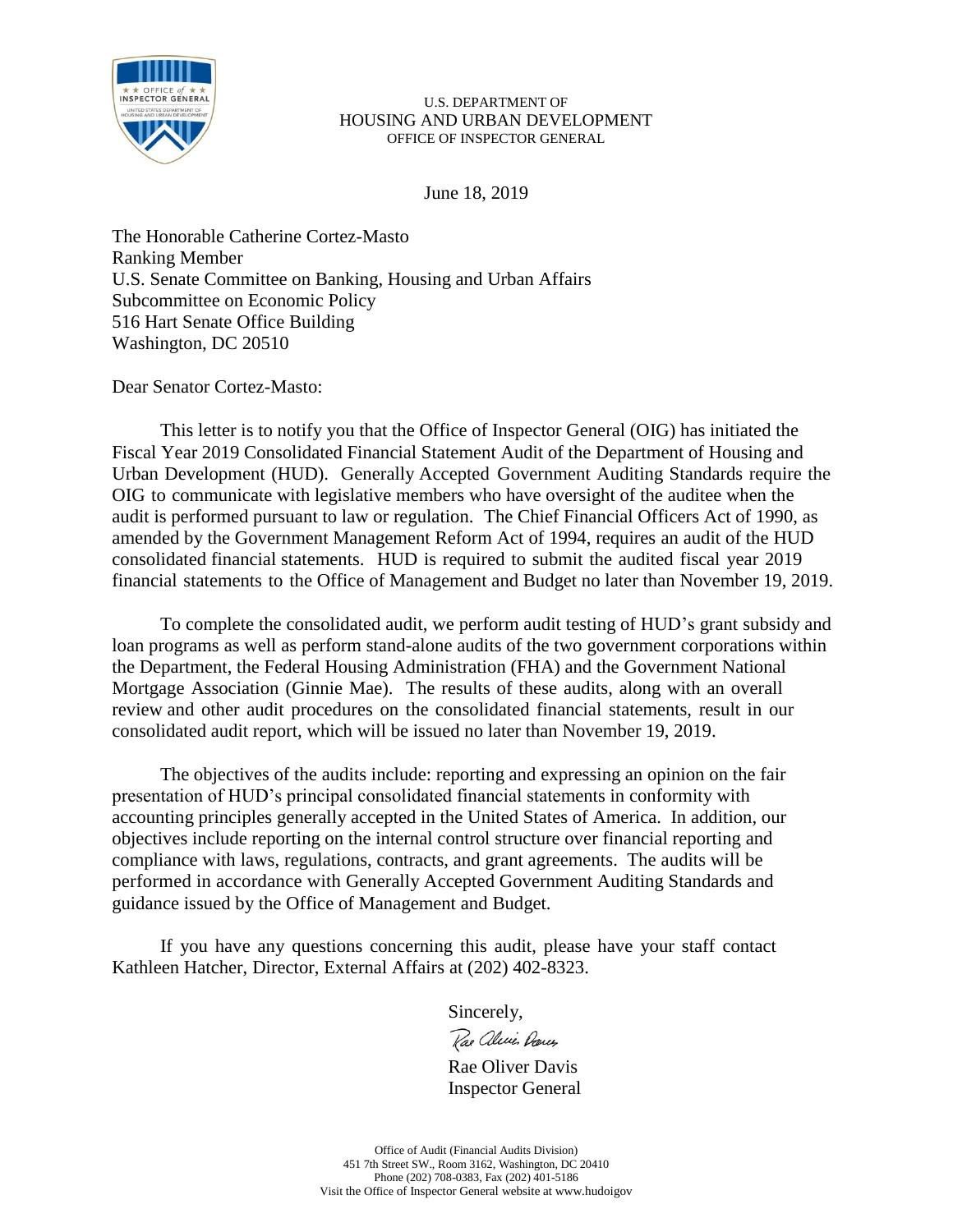

June 18, 2019

The Honorable David Perdue Chairman U.S. Senate Committee on Banking, Housing, and Urban Affairs Subcommittee on Housing, Transportation, and Community Development 455 Russell Washington, DC 20510

Dear Chairman Perdue:

This letter is to notify you that the Office of Inspector General (OIG) has initiated the Fiscal Year 2019 Consolidated Financial Statement Audit of the Department of Housing and Urban Development (HUD). Generally Accepted Government Auditing Standards require the OIG to communicate with legislative members who have oversight of the auditee when the audit is performed pursuant to law or regulation. The Chief Financial Officers Act of 1990, as amended by the Government Management Reform Act of 1994, requires an audit of the HUD consolidated financial statements. HUD is required to submit the audited fiscal year 2019 financial statements to the Office of Management and Budget no later than November 19, 2019.

To complete the consolidated audit, we perform audit testing of HUD's grant subsidy and loan programs as well as perform stand-alone audits of the two government corporations within the Department, the Federal Housing Administration (FHA) and the Government National Mortgage Association (Ginnie Mae). The results of these audits, along with an overall review and other audit procedures on the consolidated financial statements, result in our consolidated audit report, which will be issued no later than November 19, 2019.

The objectives of the audits include: reporting and expressing an opinion on the fair presentation of HUD's principal consolidated financial statements in conformity with accounting principles generally accepted in the United States of America. In addition, our objectives include reporting on the internal control structure over financial reporting and compliance with laws, regulations, contracts, and grant agreements. The audits will be performed in accordance with Generally Accepted Government Auditing Standards and guidance issued by the Office of Management and Budget.

If you have any questions concerning this audit, please have your staff contact Kathleen Hatcher, Director, External Affairs at (202) 402-8323.

Sincerely,

Rae alice Darces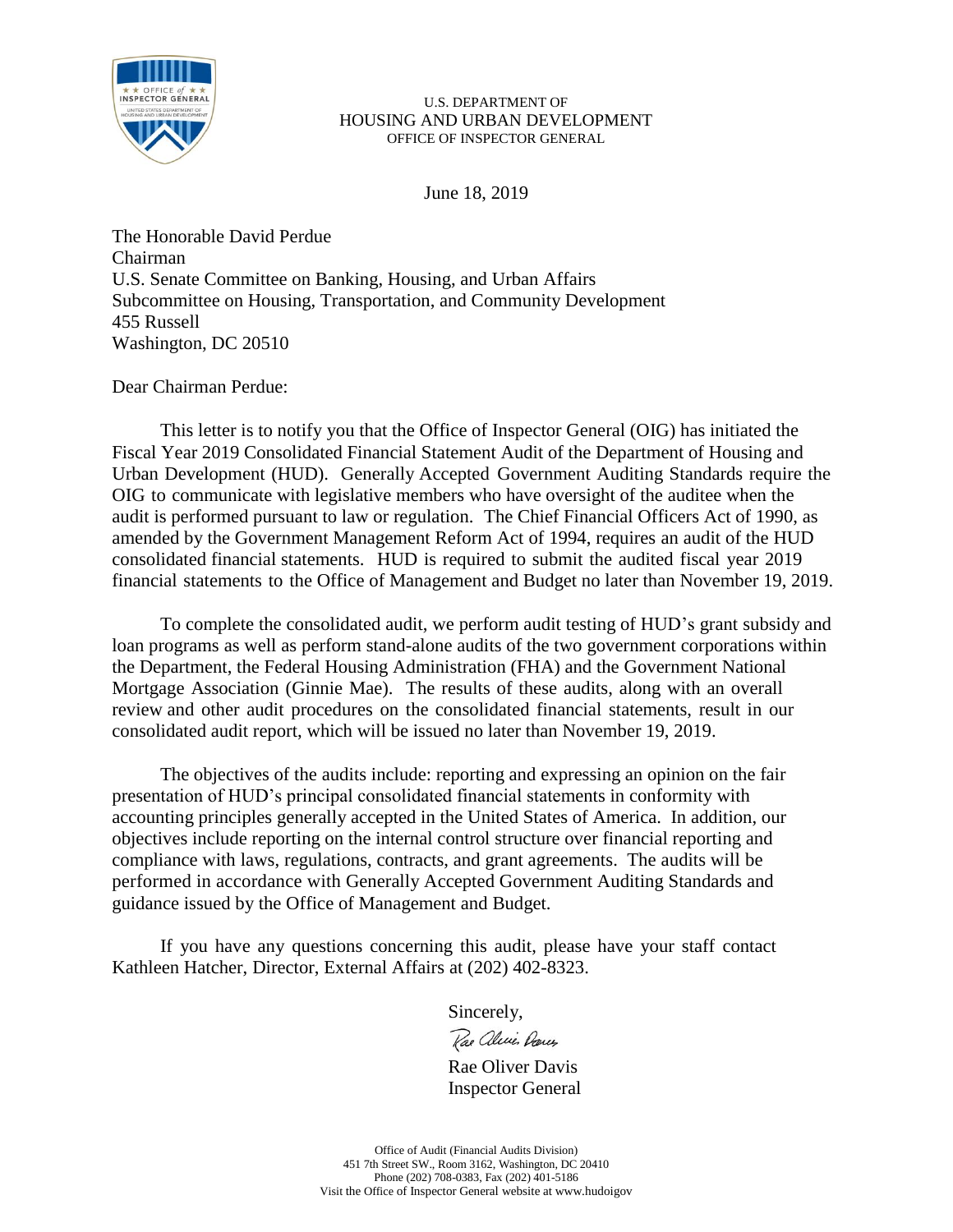

June 18, 2019

The Honorable Robert Menendez Ranking Member U.S. Senate Committee on Banking, Housing, and Urban Affairs Subcommittee on Housing, Transportation, and Community Development 528 Hart Senate Office Building Washington, DC 20510

Dear Senator Menendez:

This letter is to notify you that the Office of Inspector General (OIG) has initiated the Fiscal Year 2019 Consolidated Financial Statement Audit of the Department of Housing and Urban Development (HUD). Generally Accepted Government Auditing Standards require the OIG to communicate with legislative members who have oversight of the auditee when the audit is performed pursuant to law or regulation. The Chief Financial Officers Act of 1990, as amended by the Government Management Reform Act of 1994, requires an audit of the HUD consolidated financial statements. HUD is required to submit the audited fiscal year 2019 financial statements to the Office of Management and Budget no later than November 19, 2019.

To complete the consolidated audit, we perform audit testing of HUD's grant subsidy and loan programs as well as perform stand-alone audits of the two government corporations within the Department, the Federal Housing Administration (FHA) and the Government National Mortgage Association (Ginnie Mae). The results of these audits, along with an overall review and other audit procedures on the consolidated financial statements, result in our consolidated audit report, which will be issued no later than November 19, 2019.

The objectives of the audits include: reporting and expressing an opinion on the fair presentation of HUD's principal consolidated financial statements in conformity with accounting principles generally accepted in the United States of America. In addition, our objectives include reporting on the internal control structure over financial reporting and compliance with laws, regulations, contracts, and grant agreements. The audits will be performed in accordance with Generally Accepted Government Auditing Standards and guidance issued by the Office of Management and Budget.

If you have any questions concerning this audit, please have your staff contact Kathleen Hatcher, Director, External Affairs at (202) 402-8323.

Sincerely,

Rae alecie Dans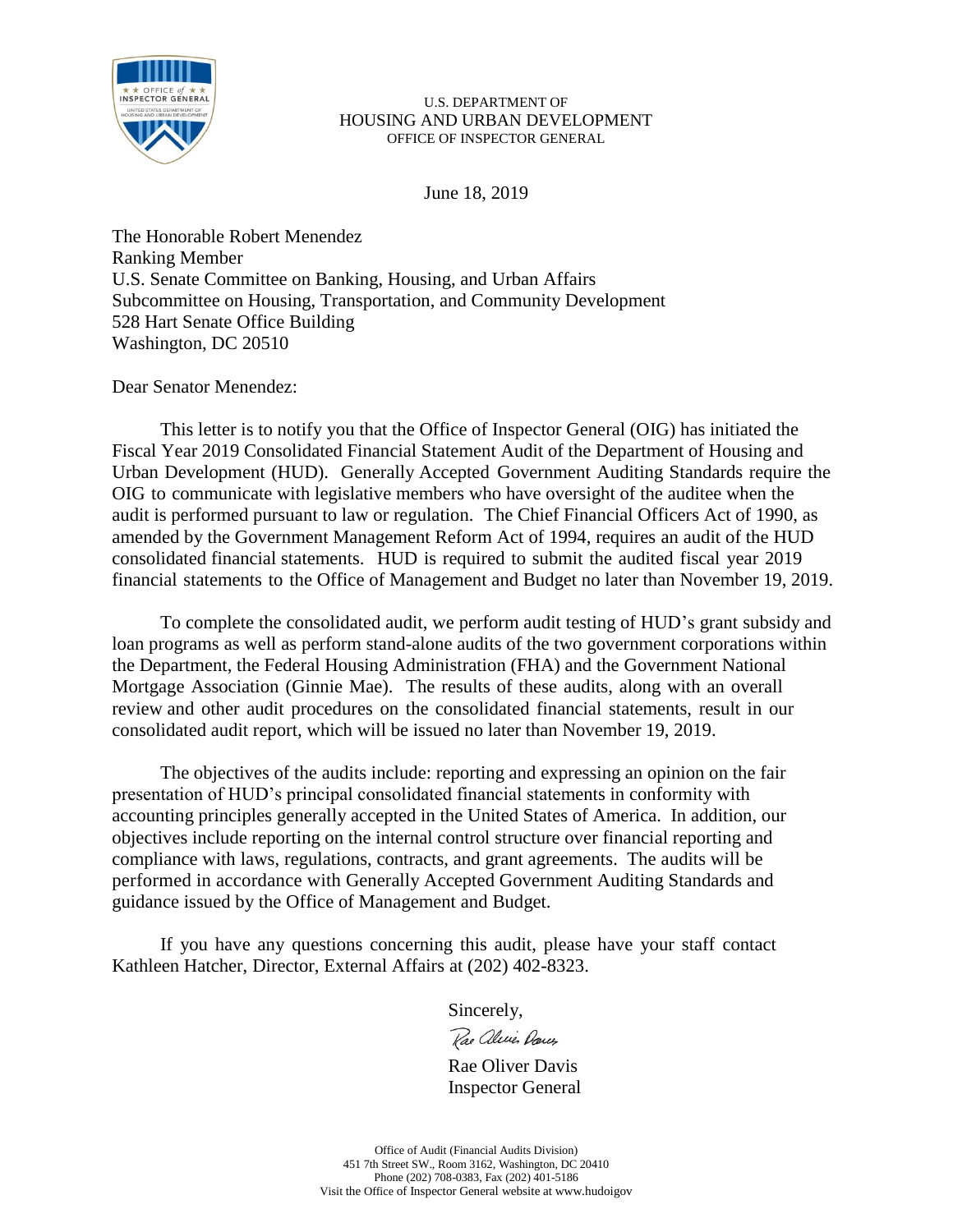

June 18, 2019

The Honorable Michael B. Enzi Chairman U.S. Senate Committee on the Budget 379A Russell Senate Office Building Washington, DC 20510

# Dear Chairman Enzi:

This letter is to notify you that the Office of Inspector General (OIG) has initiated the Fiscal Year 2019 Consolidated Financial Statement Audit of the Department of Housing and Urban Development (HUD). Generally Accepted Government Auditing Standards require the OIG to communicate with legislative members who have oversight of the auditee when the audit is performed pursuant to law or regulation. The Chief Financial Officers Act of 1990, as amended by the Government Management Reform Act of 1994, requires an audit of the HUD consolidated financial statements. HUD is required to submit the audited fiscal year 2019 financial statements to the Office of Management and Budget no later than November 19, 2019.

To complete the consolidated audit, we perform audit testing of HUD's grant subsidy and loan programs as well as perform stand-alone audits of the two government corporations within the Department, the Federal Housing Administration (FHA) and the Government National Mortgage Association (Ginnie Mae). The results of these audits, along with an overall review and other audit procedures on the consolidated financial statements, result in our consolidated audit report, which will be issued no later than November 19, 2019.

The objectives of the audits include: reporting and expressing an opinion on the fair presentation of HUD's principal consolidated financial statements in conformity with accounting principles generally accepted in the United States of America. In addition, our objectives include reporting on the internal control structure over financial reporting and compliance with laws, regulations, contracts, and grant agreements. The audits will be performed in accordance with Generally Accepted Government Auditing Standards and guidance issued by the Office of Management and Budget.

If you have any questions concerning this audit, please have your staff contact Kathleen Hatcher, Director, External Affairs at (202) 402-8323.

Sincerely,

Rae aleries Darcy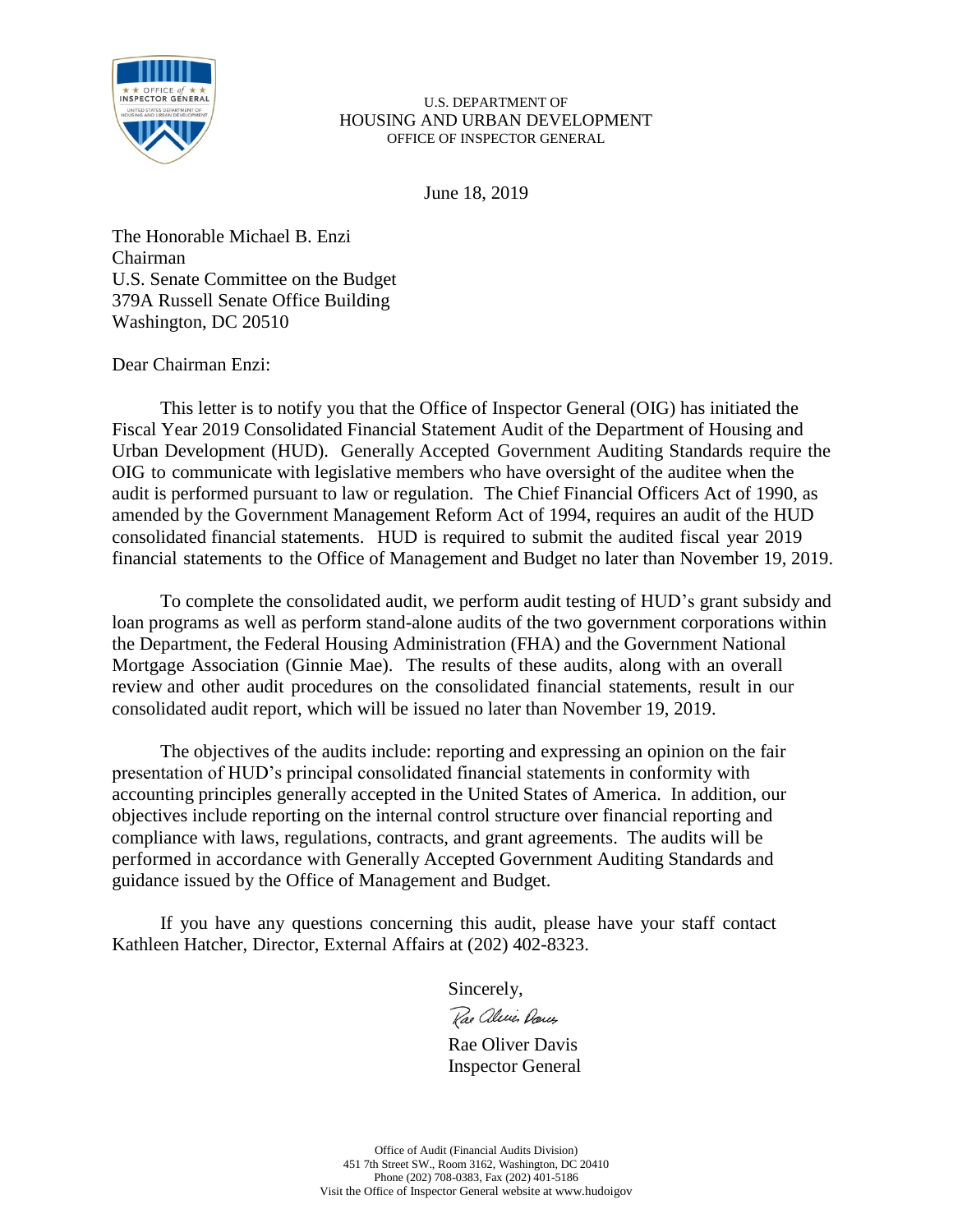

June 18, 2019

The Honorable Bernie Sanders Ranking Member U.S. Senate Committee on the Budget 332 Dirksen Senate Office Building Washington, DC 20510

Dear Senator Sanders:

This letter is to notify you that the Office of Inspector General (OIG) has initiated the Fiscal Year 2019 Consolidated Financial Statement Audit of the Department of Housing and Urban Development (HUD). Generally Accepted Government Auditing Standards require the OIG to communicate with legislative members who have oversight of the auditee when the audit is performed pursuant to law or regulation. The Chief Financial Officers Act of 1990, as amended by the Government Management Reform Act of 1994, requires an audit of the HUD consolidated financial statements. HUD is required to submit the audited fiscal year 2019 financial statements to the Office of Management and Budget no later than November 19, 2019.

To complete the consolidated audit, we perform audit testing of HUD's grant subsidy and loan programs as well as perform stand-alone audits of the two government corporations within the Department, the Federal Housing Administration (FHA) and the Government National Mortgage Association (Ginnie Mae). The results of these audits, along with an overall review and other audit procedures on the consolidated financial statements, result in our consolidated audit report, which will be issued no later than November 19, 2019.

The objectives of the audits include: reporting and expressing an opinion on the fair presentation of HUD's principal consolidated financial statements in conformity with accounting principles generally accepted in the United States of America. In addition, our objectives include reporting on the internal control structure over financial reporting and compliance with laws, regulations, contracts, and grant agreements. The audits will be performed in accordance with Generally Accepted Government Auditing Standards and guidance issued by the Office of Management and Budget.

If you have any questions concerning this audit, please have your staff contact Kathleen Hatcher, Director, External Affairs at (202) 402-8323.

Sincerely,

Rae aleries Darcy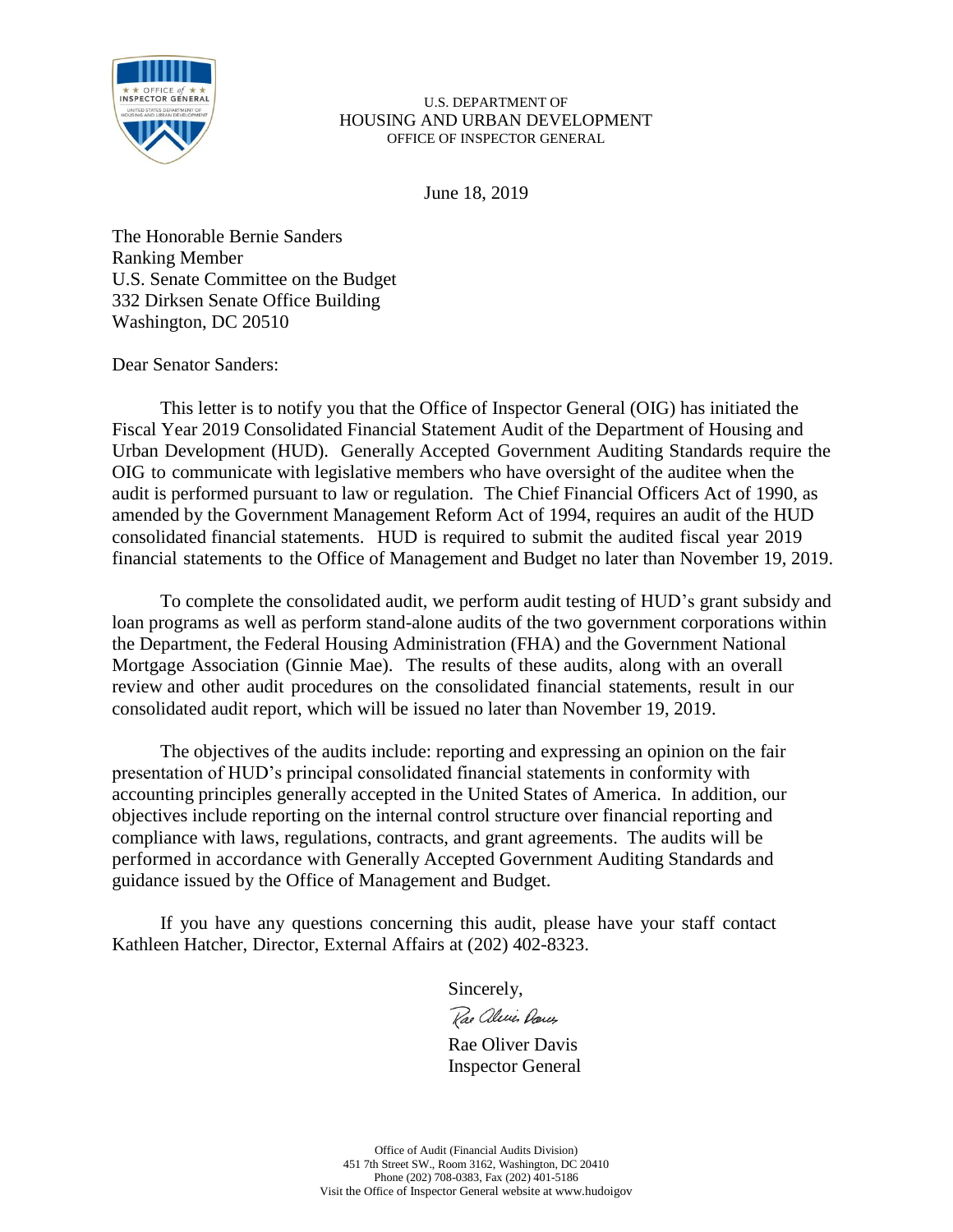

June 18, 2019

The Honorable Ron Johnson Chairman U.S. Senate Committee on Homeland Security and Governmental Affairs 328 Hart Senate Office Building Washington, DC 20510

Dear Chairman Johnson:

This letter is to notify you that the Office of Inspector General (OIG) has initiated the Fiscal Year 2019 Consolidated Financial Statement Audit of the Department of Housing and Urban Development (HUD). Generally Accepted Government Auditing Standards require the OIG to communicate with legislative members who have oversight of the auditee when the audit is performed pursuant to law or regulation. The Chief Financial Officers Act of 1990, as amended by the Government Management Reform Act of 1994, requires an audit of the HUD consolidated financial statements. HUD is required to submit the audited fiscal year 2019 financial statements to the Office of Management and Budget no later than November 19, 2019.

To complete the consolidated audit, we perform audit testing of HUD's grant subsidy and loan programs as well as perform stand-alone audits of the two government corporations within the Department, the Federal Housing Administration (FHA) and the Government National Mortgage Association (Ginnie Mae). The results of these audits, along with an overall review and other audit procedures on the consolidated financial statements, result in our consolidated audit report, which will be issued no later than November 19, 2019.

The objectives of the audits include: reporting and expressing an opinion on the fair presentation of HUD's principal consolidated financial statements in conformity with accounting principles generally accepted in the United States of America. In addition, our objectives include reporting on the internal control structure over financial reporting and compliance with laws, regulations, contracts, and grant agreements. The audits will be performed in accordance with Generally Accepted Government Auditing Standards and guidance issued by the Office of Management and Budget.

If you have any questions concerning this audit, please have your staff contact Kathleen Hatcher, Director, External Affairs at (202) 402-8323.

Sincerely,

Rae aleries Darcy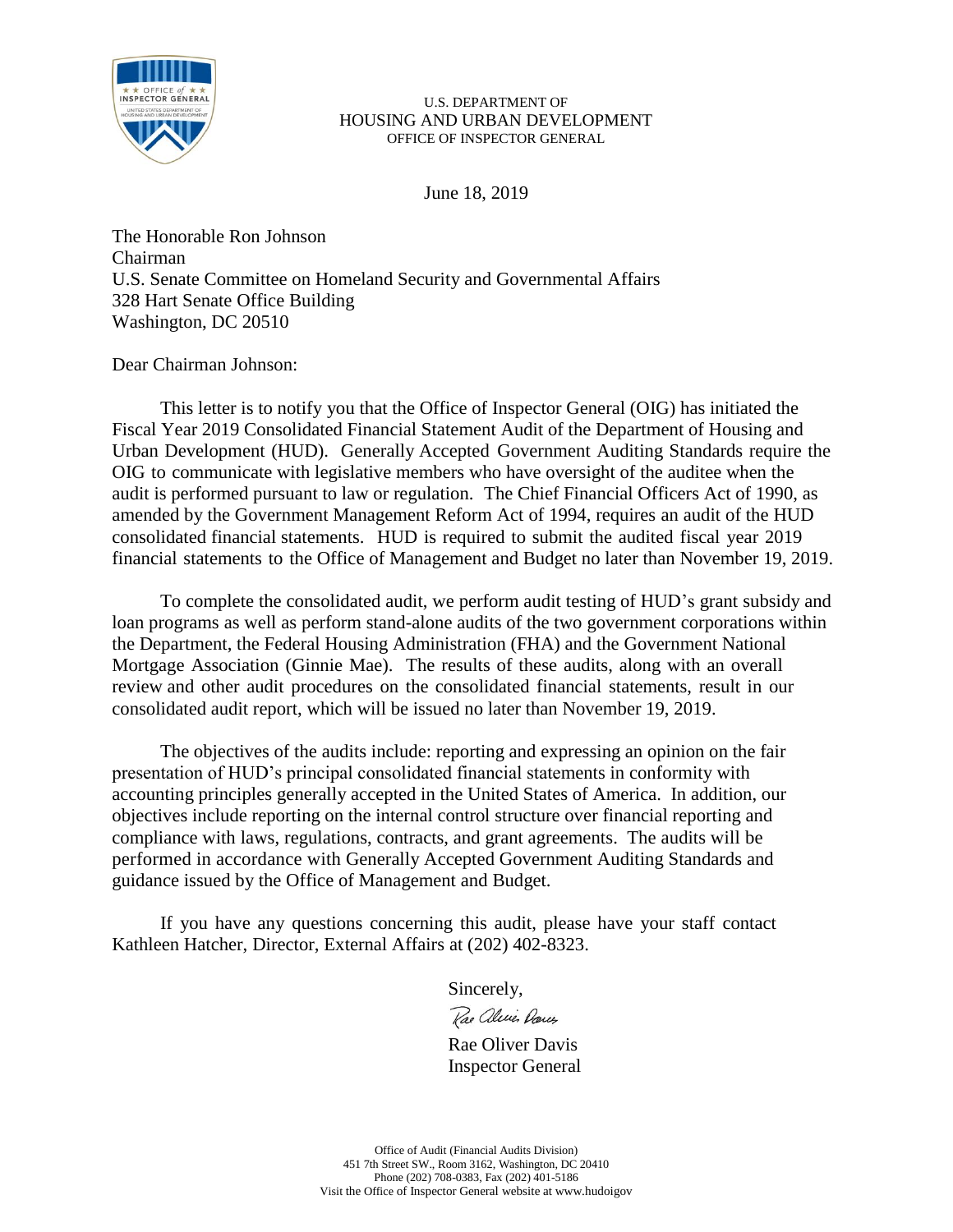

June 18, 2019

The Honorable Gary C. Peters Ranking Member U.S. Senate Committee on Homeland Security and Governmental Affairs 724 Hart Senate Office Building Washington, DC 20510

Dear Senator Peters:

This letter is to notify you that the Office of Inspector General (OIG) has initiated the Fiscal Year 2019 Consolidated Financial Statement Audit of the Department of Housing and Urban Development (HUD). Generally Accepted Government Auditing Standards require the OIG to communicate with legislative members who have oversight of the auditee when the audit is performed pursuant to law or regulation. The Chief Financial Officers Act of 1990, as amended by the Government Management Reform Act of 1994, requires an audit of the HUD consolidated financial statements. HUD is required to submit the audited fiscal year 2019 financial statements to the Office of Management and Budget no later than November 19, 2019.

To complete the consolidated audit, we perform audit testing of HUD's grant subsidy and loan programs as well as perform stand-alone audits of the two government corporations within the Department, the Federal Housing Administration (FHA) and the Government National Mortgage Association (Ginnie Mae). The results of these audits, along with an overall review and other audit procedures on the consolidated financial statements, result in our consolidated audit report, which will be issued no later than November 19, 2019.

The objectives of the audits include: reporting and expressing an opinion on the fair presentation of HUD's principal consolidated financial statements in conformity with accounting principles generally accepted in the United States of America. In addition, our objectives include reporting on the internal control structure over financial reporting and compliance with laws, regulations, contracts, and grant agreements. The audits will be performed in accordance with Generally Accepted Government Auditing Standards and guidance issued by the Office of Management and Budget.

If you have any questions concerning this audit, please have your staff contact Kathleen Hatcher, Director, External Affairs at (202) 402-8323.

Sincerely,

Rae aleries Darcy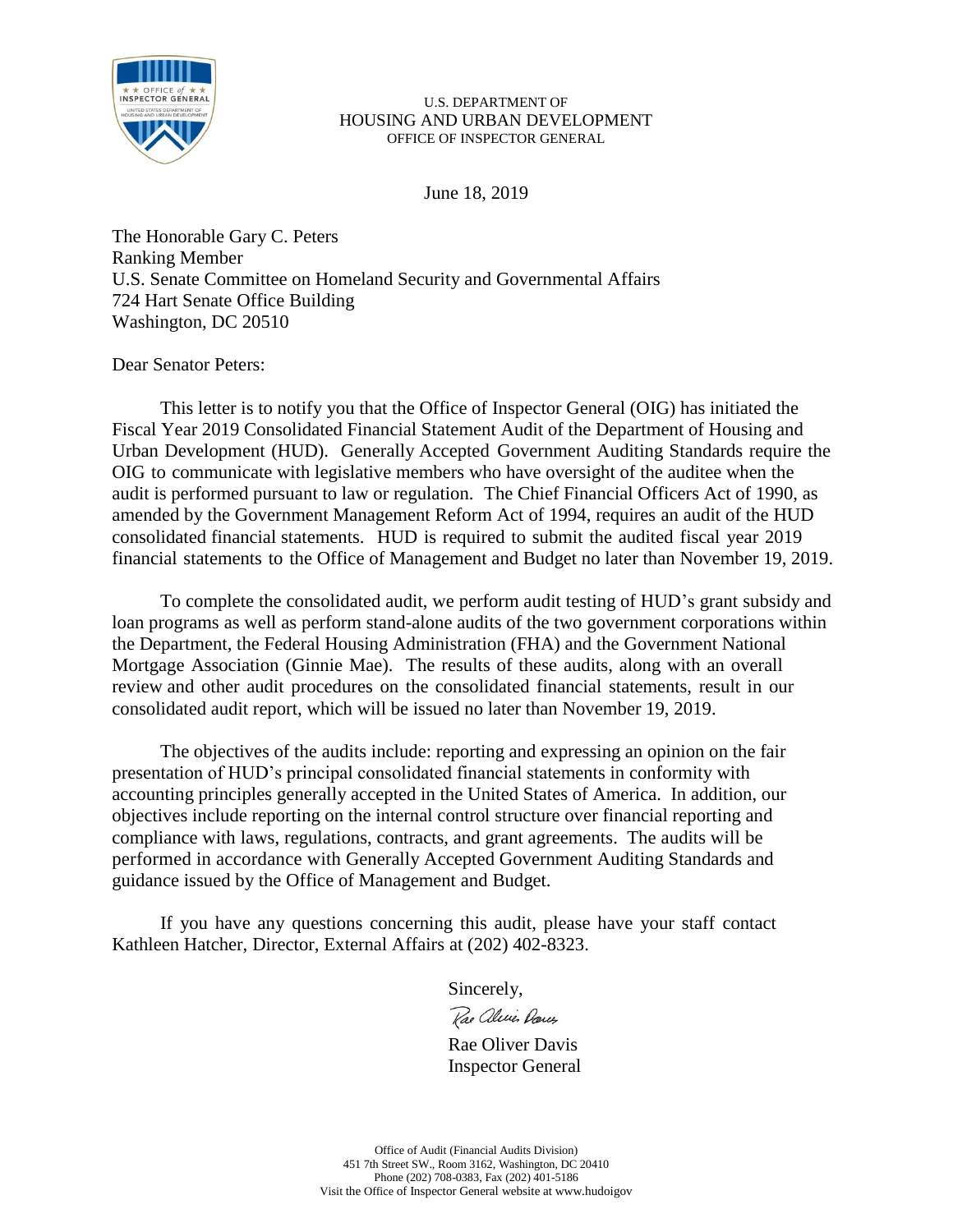

June 18, 2019

The Honorable Rob Portman Chairman U.S. Senate Committee on Homeland Security and Governmental Affairs Subcommittee on Investigations 448 Russell Senate Office Building Washington, DC 20510

Dear Chairman Portman:

This letter is to notify you that the Office of Inspector General (OIG) has initiated the Fiscal Year 2019 Consolidated Financial Statement Audit of the Department of Housing and Urban Development (HUD). Generally Accepted Government Auditing Standards require the OIG to communicate with legislative members who have oversight of the auditee when the audit is performed pursuant to law or regulation. The Chief Financial Officers Act of 1990, as amended by the Government Management Reform Act of 1994, requires an audit of the HUD consolidated financial statements. HUD is required to submit the audited fiscal year 2019 financial statements to the Office of Management and Budget no later than November 19, 2019.

To complete the consolidated audit, we perform audit testing of HUD's grant subsidy and loan programs as well as perform stand-alone audits of the two government corporations within the Department, the Federal Housing Administration (FHA) and the Government National Mortgage Association (Ginnie Mae). The results of these audits, along with an overall review and other audit procedures on the consolidated financial statements, result in our consolidated audit report, which will be issued no later than November 19, 2019.

The objectives of the audits include: reporting and expressing an opinion on the fair presentation of HUD's principal consolidated financial statements in conformity with accounting principles generally accepted in the United States of America. In addition, our objectives include reporting on the internal control structure over financial reporting and compliance with laws, regulations, contracts, and grant agreements. The audits will be performed in accordance with Generally Accepted Government Auditing Standards and guidance issued by the Office of Management and Budget.

If you have any questions concerning this audit, please have your staff contact Kathleen Hatcher, Director, External Affairs at (202) 402-8323.

Sincerely,

Rae alecie Dances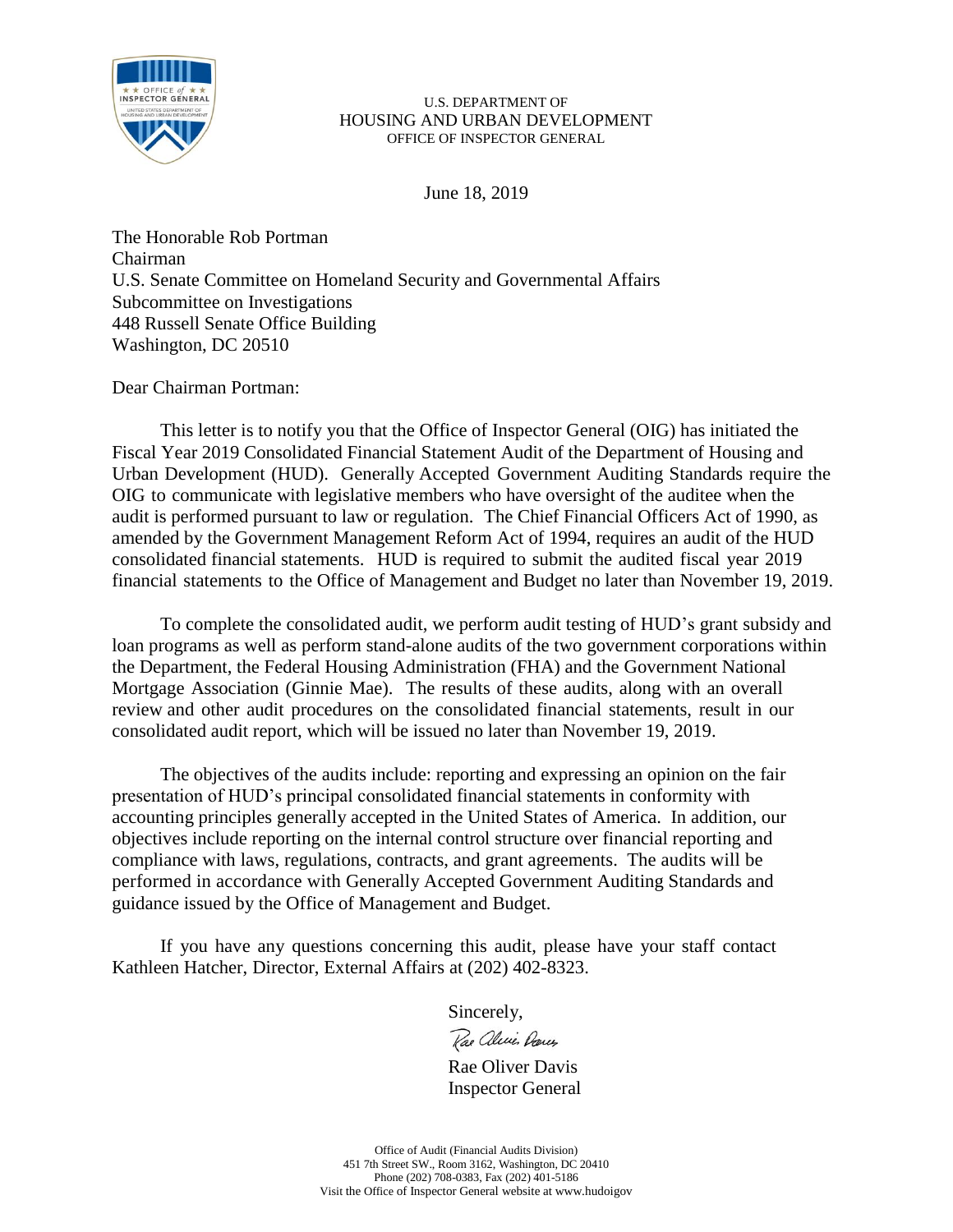

June 18, 2019

The Honorable Thomas Carper Ranking Member U.S. Senate Committee on Homeland Security and Governmental Affairs Subcommittee on Investigations 513 Hart Senate Office Building Washington, DC 20515

Dear Senator Carper:

This letter is to notify you that the Office of Inspector General (OIG) has initiated the Fiscal Year 2019 Consolidated Financial Statement Audit of the Department of Housing and Urban Development (HUD). Generally Accepted Government Auditing Standards require the OIG to communicate with legislative members who have oversight of the auditee when the audit is performed pursuant to law or regulation. The Chief Financial Officers Act of 1990, as amended by the Government Management Reform Act of 1994, requires an audit of the HUD consolidated financial statements. HUD is required to submit the audited fiscal year 2019 financial statements to the Office of Management and Budget no later than November 19, 2019.

To complete the consolidated audit, we perform audit testing of HUD's grant subsidy and loan programs as well as perform stand-alone audits of the two government corporations within the Department, the Federal Housing Administration (FHA) and the Government National Mortgage Association (Ginnie Mae). The results of these audits, along with an overall review and other audit procedures on the consolidated financial statements, result in our consolidated audit report, which will be issued no later than November 19, 2019.

The objectives of the audits include: reporting and expressing an opinion on the fair presentation of HUD's principal consolidated financial statements in conformity with accounting principles generally accepted in the United States of America. In addition, our objectives include reporting on the internal control structure over financial reporting and compliance with laws, regulations, contracts, and grant agreements. The audits will be performed in accordance with Generally Accepted Government Auditing Standards and guidance issued by the Office of Management and Budget.

If you have any questions concerning this audit, please have your staff contact Kathleen Hatcher, Director, External Affairs at (202) 402-8323.

Sincerely,

Rae alecie Dances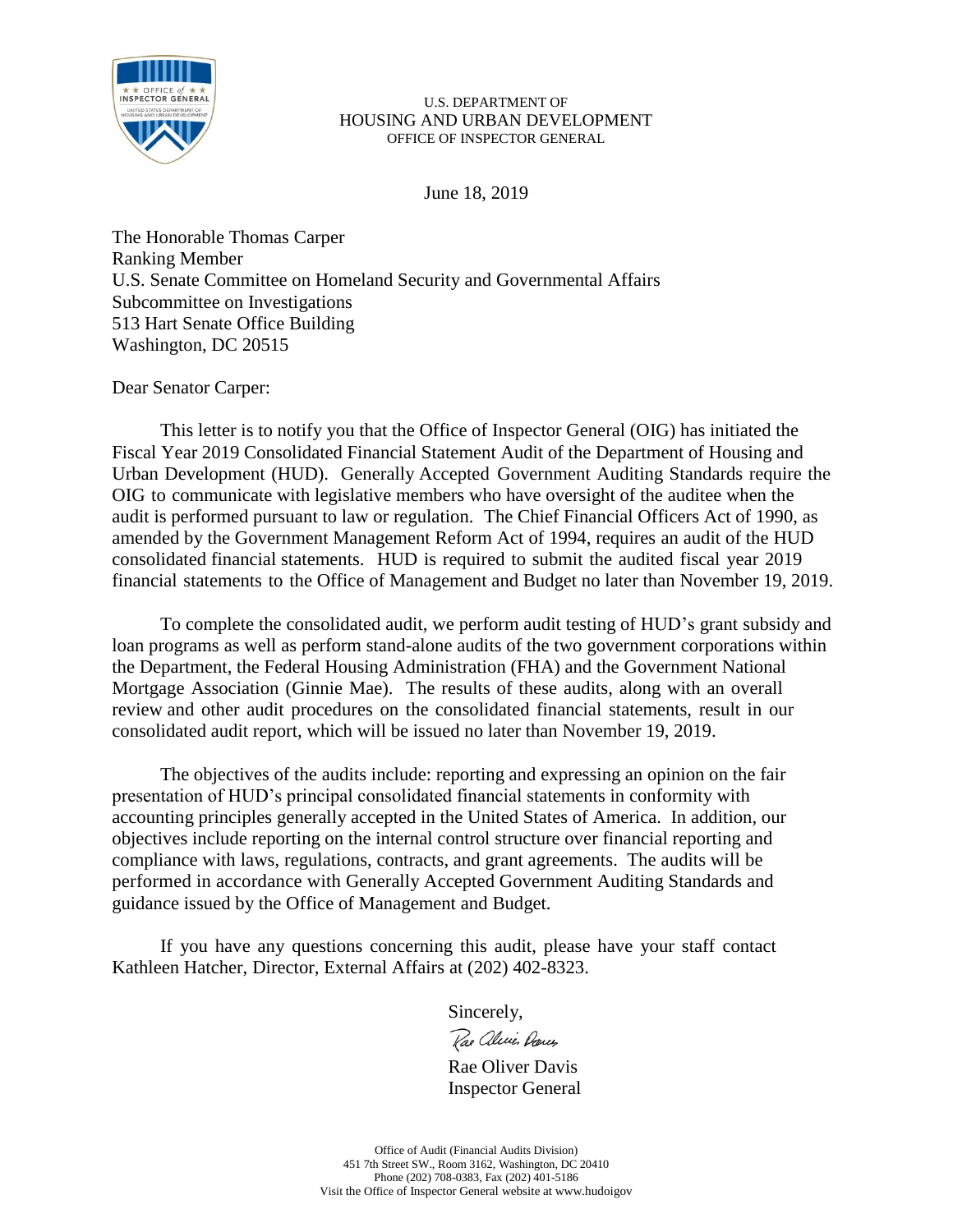

June 18, 2019

The Honorable Rand Paul Chairman U.S. Senate Committee on Homeland Security and Governmental Affairs Subcommittee on Federal Spending Oversight and Emergency Management 167 Russell Senate Office Building Washington, DC 20510

Dear Chairman Paul:

This letter is to notify you that the Office of Inspector General (OIG) has initiated the Fiscal Year 2019 Consolidated Financial Statement Audit of the Department of Housing and Urban Development (HUD). Generally Accepted Government Auditing Standards require the OIG to communicate with legislative members who have oversight of the auditee when the audit is performed pursuant to law or regulation. The Chief Financial Officers Act of 1990, as amended by the Government Management Reform Act of 1994, requires an audit of the HUD consolidated financial statements. HUD is required to submit the audited fiscal year 2019 financial statements to the Office of Management and Budget no later than November 19, 2019.

To complete the consolidated audit, we perform audit testing of HUD's grant subsidy and loan programs as well as perform stand-alone audits of the two government corporations within the Department, the Federal Housing Administration (FHA) and the Government National Mortgage Association (Ginnie Mae). The results of these audits, along with an overall review and other audit procedures on the consolidated financial statements, result in our consolidated audit report, which will be issued no later than November 19, 2019.

The objectives of the audits include: reporting and expressing an opinion on the fair presentation of HUD's principal consolidated financial statements in conformity with accounting principles generally accepted in the United States of America. In addition, our objectives include reporting on the internal control structure over financial reporting and compliance with laws, regulations, contracts, and grant agreements. The audits will be performed in accordance with Generally Accepted Government Auditing Standards and guidance issued by the Office of Management and Budget.

If you have any questions concerning this audit, please have your staff contact Kathleen Hatcher, Director, External Affairs at (202) 402-8323.

Sincerely,

Rae alecie Dances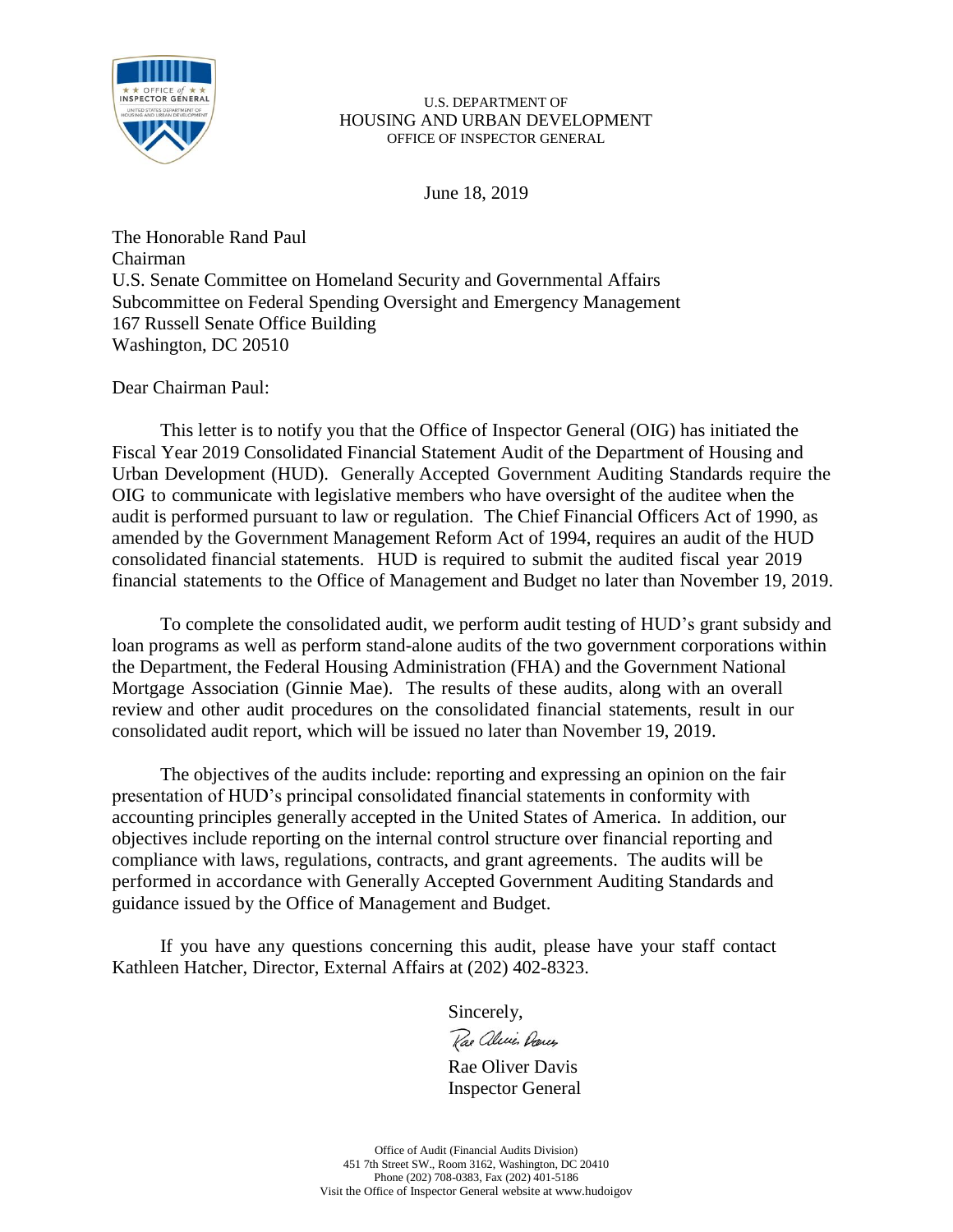

June 18, 2019

The Honorable Margaret Hassan Ranking Member U.S. Senate Committee on Homeland Security and Governmental Affairs Subcommittee on Federal Spending Oversight and Emergency Management 724 Hart Senate Office Building Washington, DC 20510

Dear Senator Hassan:

This letter is to notify you that the Office of Inspector General (OIG) has initiated the Fiscal Year 2019 Consolidated Financial Statement Audit of the Department of Housing and Urban Development (HUD). Generally Accepted Government Auditing Standards require the OIG to communicate with legislative members who have oversight of the auditee when the audit is performed pursuant to law or regulation. The Chief Financial Officers Act of 1990, as amended by the Government Management Reform Act of 1994, requires an audit of the HUD consolidated financial statements. HUD is required to submit the audited fiscal year 2019 financial statements to the Office of Management and Budget no later than November 19, 2019.

To complete the consolidated audit, we perform audit testing of HUD's grant subsidy and loan programs as well as perform stand-alone audits of the two government corporations within the Department, the Federal Housing Administration (FHA) and the Government National Mortgage Association (Ginnie Mae). The results of these audits, along with an overall review and other audit procedures on the consolidated financial statements, result in our consolidated audit report, which will be issued no later than November 19, 2019.

The objectives of the audits include: reporting and expressing an opinion on the fair presentation of HUD's principal consolidated financial statements in conformity with accounting principles generally accepted in the United States of America. In addition, our objectives include reporting on the internal control structure over financial reporting and compliance with laws, regulations, contracts, and grant agreements. The audits will be performed in accordance with Generally Accepted Government Auditing Standards and guidance issued by the Office of Management and Budget.

If you have any questions concerning this audit, please have your staff contact Kathleen Hatcher, Director, External Affairs at (202) 402-8323.

Sincerely,

Rae aleries Darcy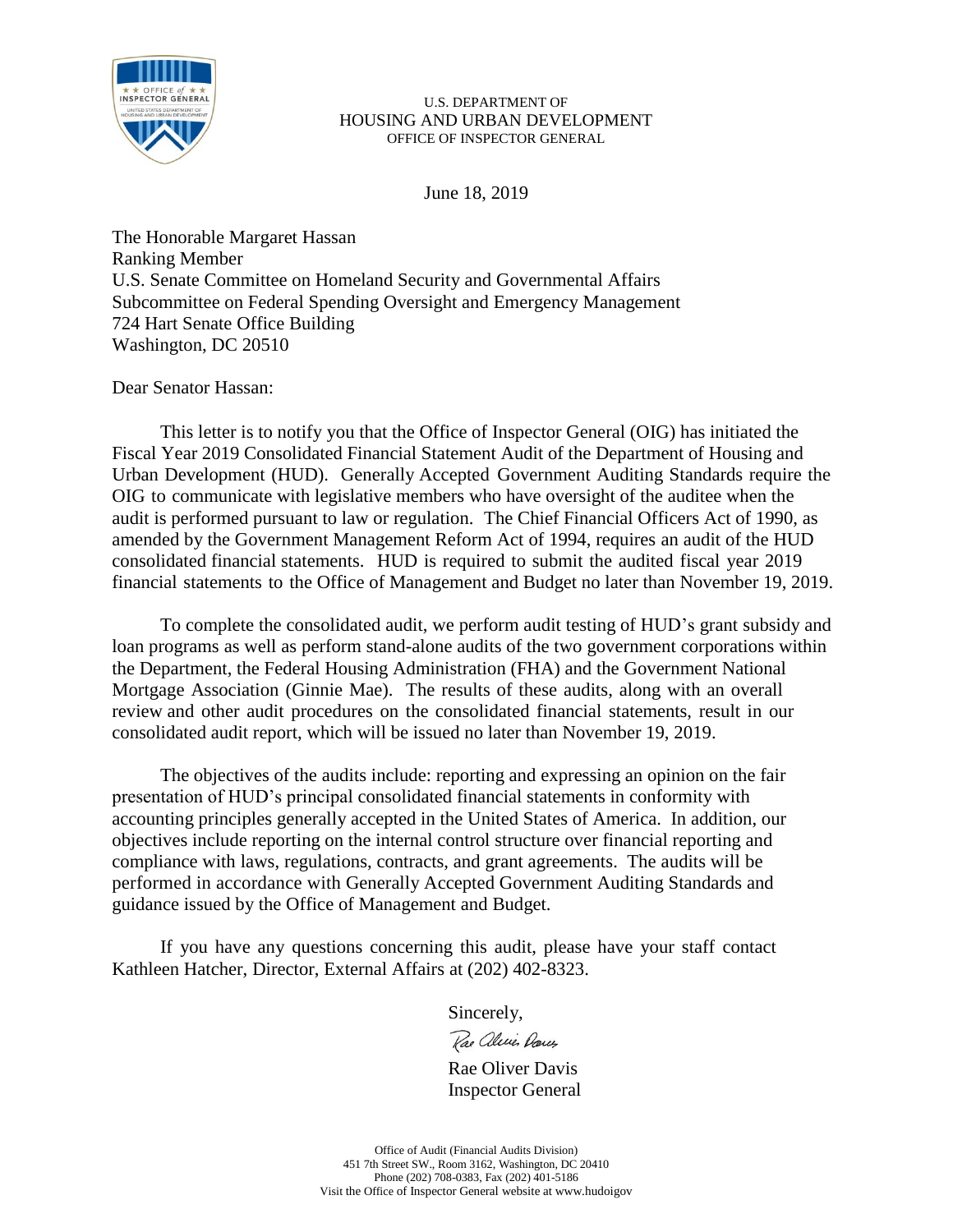

June 18, 2019

The Honorable Nita M. Lowey Chairwoman U.S. House of Representatives Committee on Appropriations 2365 Rayburn House Office Building Washington, DC 20515

Dear Chairwoman Lowey:

This letter is to notify you that the Office of Inspector General (OIG) has initiated the Fiscal Year 2019 Consolidated Financial Statement Audit of the Department of Housing and Urban Development (HUD). Generally Accepted Government Auditing Standards require the OIG to communicate with legislative members who have oversight of the auditee when the audit is performed pursuant to law or regulation. The Chief Financial Officers Act of 1990, as amended by the Government Management Reform Act of 1994, requires an audit of the HUD consolidated financial statements. HUD is required to submit the audited fiscal year 2019 financial statements to the Office of Management and Budget no later than November 19, 2019.

To complete the consolidated audit, we perform audit testing of HUD's grant subsidy and loan programs as well as perform stand-alone audits of the two government corporations within the Department, the Federal Housing Administration (FHA) and the Government National Mortgage Association (Ginnie Mae). The results of these audits, along with an overall review and other audit procedures on the consolidated financial statements, result in our consolidated audit report, which will be issued no later than November 19, 2019.

The objectives of the audits include: reporting and expressing an opinion on the fair presentation of HUD's principal consolidated financial statements in conformity with accounting principles generally accepted in the United States of America. In addition, our objectives include reporting on the internal control structure over financial reporting and compliance with laws, regulations, contracts, and grant agreements. The audits will be performed in accordance with Generally Accepted Government Auditing Standards and guidance issued by the Office of Management and Budget.

If you have any questions concerning this audit, please have your staff contact Kathleen Hatcher, Director, External Affairs at (202) 402-8323.

Sincerely,

Rae aleries Darcy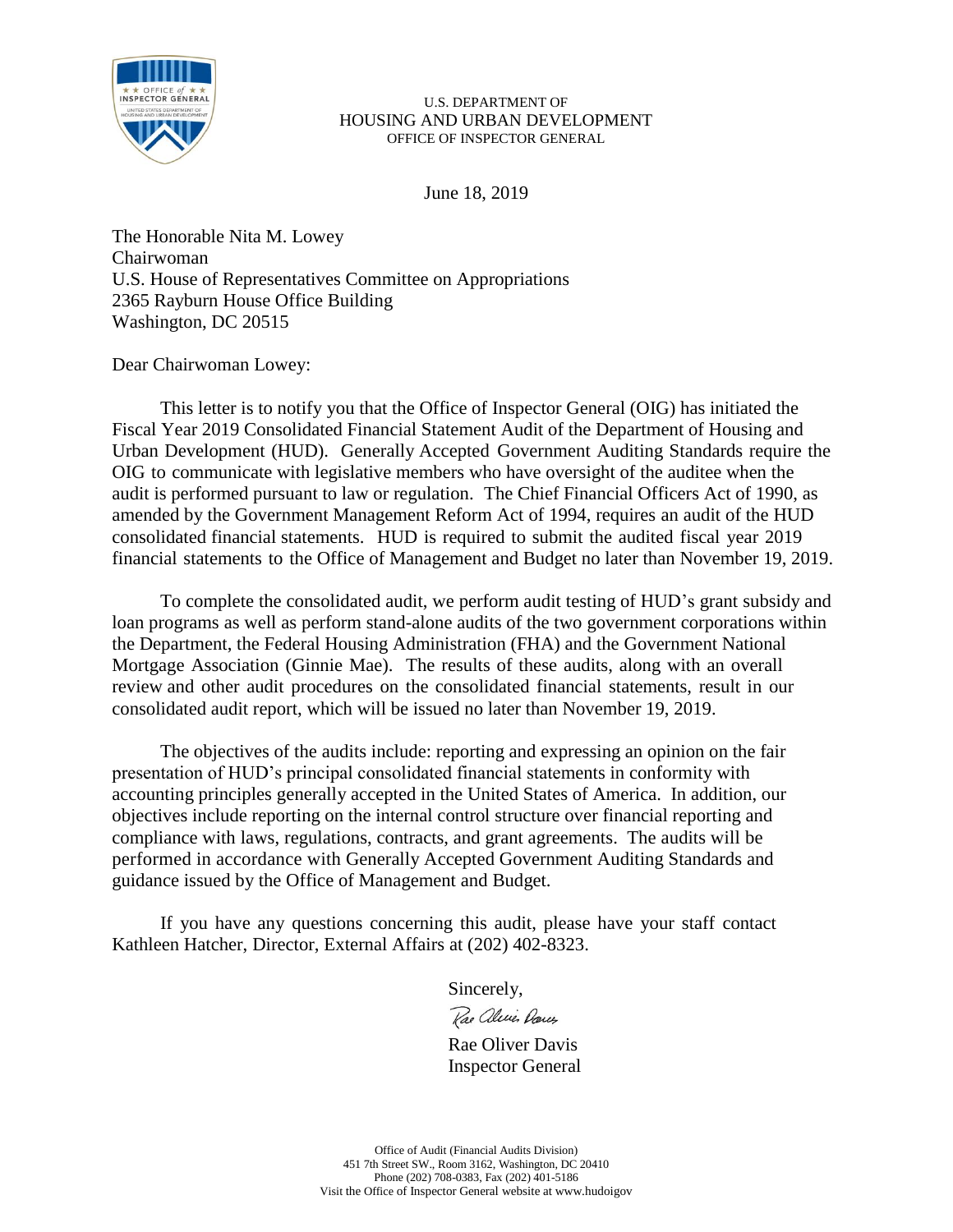

June 18, 2019

The Honorable Kay Granger Ranking Member U.S. House of Representatives Committee on Appropriations 1026 Longworth House Office Building Washington, DC 20515

Dear Congresswoman Granger:

This letter is to notify you that the Office of Inspector General (OIG) has initiated the Fiscal Year 2019 Consolidated Financial Statement Audit of the Department of Housing and Urban Development (HUD). Generally Accepted Government Auditing Standards require the OIG to communicate with legislative members who have oversight of the auditee when the audit is performed pursuant to law or regulation. The Chief Financial Officers Act of 1990, as amended by the Government Management Reform Act of 1994, requires an audit of the HUD consolidated financial statements. HUD is required to submit the audited fiscal year 2019 financial statements to the Office of Management and Budget no later than November 19, 2019.

To complete the consolidated audit, we perform audit testing of HUD's grant subsidy and loan programs as well as perform stand-alone audits of the two government corporations within the Department, the Federal Housing Administration (FHA) and the Government National Mortgage Association (Ginnie Mae). The results of these audits, along with an overall review and other audit procedures on the consolidated financial statements, result in our consolidated audit report, which will be issued no later than November 19, 2019.

The objectives of the audits include: reporting and expressing an opinion on the fair presentation of HUD's principal consolidated financial statements in conformity with accounting principles generally accepted in the United States of America. In addition, our objectives include reporting on the internal control structure over financial reporting and compliance with laws, regulations, contracts, and grant agreements. The audits will be performed in accordance with Generally Accepted Government Auditing Standards and guidance issued by the Office of Management and Budget.

If you have any questions concerning this audit, please have your staff contact Kathleen Hatcher, Director, External Affairs at (202) 402-8323.

Sincerely,

Rae alevis Darces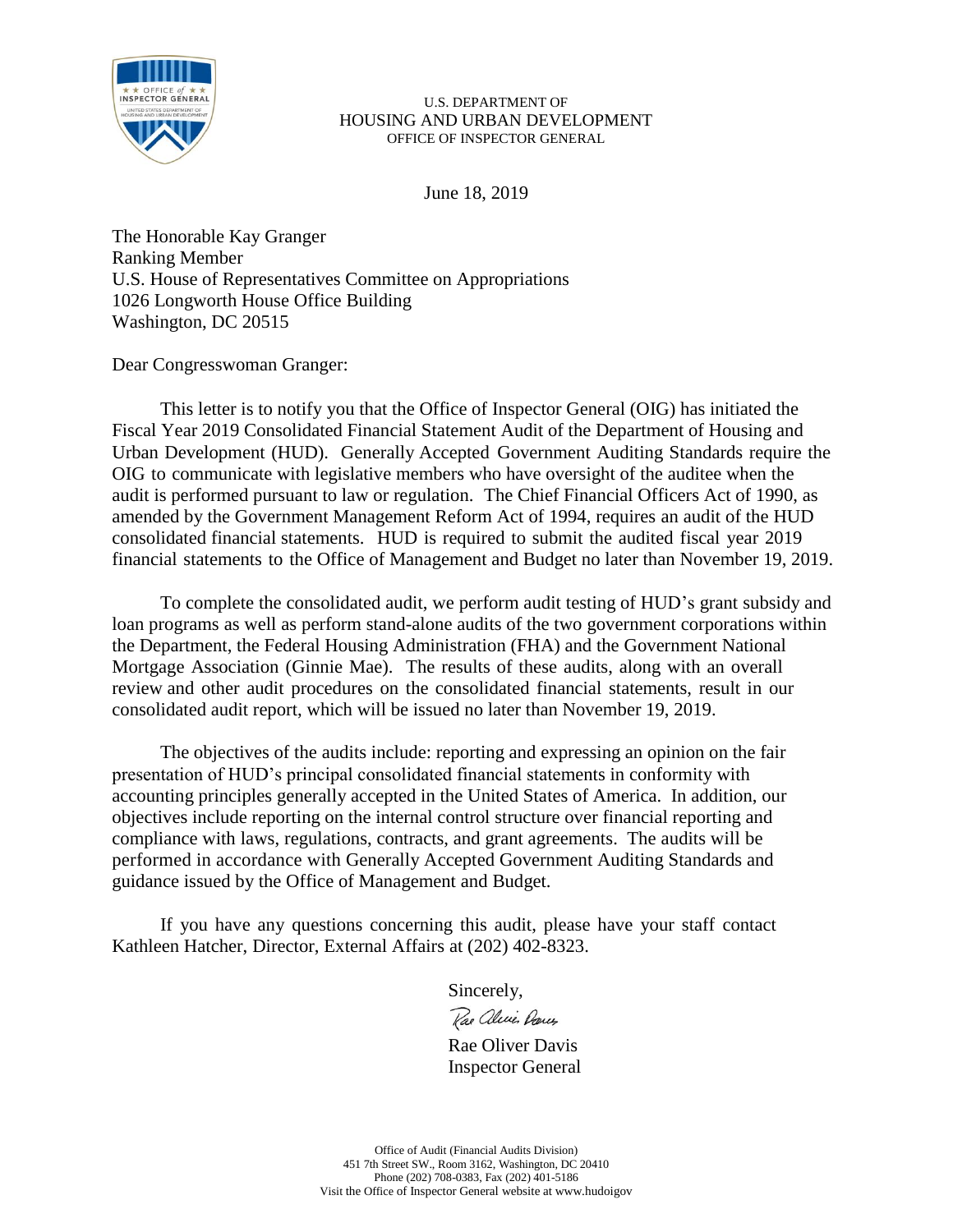

June 18, 2019

The Honorable David E. Price Chairman U.S. House of Representatives Committee on Appropriations Subcommittee on Transportation, Housing, and Urban Development, and Related Agencies 2018 Rayburn House Office Building Washington, DC 20515

Dear Chairman Price:

This letter is to notify you that the Office of Inspector General (OIG) has initiated the Fiscal Year 2019 Consolidated Financial Statement Audit of the Department of Housing and Urban Development (HUD). Generally Accepted Government Auditing Standards require the OIG to communicate with legislative members who have oversight of the auditee when the audit is performed pursuant to law or regulation. The Chief Financial Officers Act of 1990, as amended by the Government Management Reform Act of 1994, requires an audit of the HUD consolidated financial statements. HUD is required to submit the audited fiscal year 2019 financial statements to the Office of Management and Budget no later than November 19, 2019.

To complete the consolidated audit, we perform audit testing of HUD's grant subsidy and loan programs as well as perform stand-alone audits of the two government corporations within the Department, the Federal Housing Administration (FHA) and the Government National Mortgage Association (Ginnie Mae). The results of these audits, along with an overall review and other audit procedures on the consolidated financial statements, result in our consolidated audit report, which will be issued no later than November 19, 2019.

The objectives of the audits include: reporting and expressing an opinion on the fair presentation of HUD's principal consolidated financial statements in conformity with accounting principles generally accepted in the United States of America. In addition, our objectives include reporting on the internal control structure over financial reporting and compliance with laws, regulations, contracts, and grant agreements. The audits will be performed in accordance with Generally Accepted Government Auditing Standards and guidance issued by the Office of Management and Budget.

If you have any questions concerning this audit, please have your staff contact Kathleen Hatcher, Director, External Affairs at (202) 402-8323.

Sincerely,

Rae aleries Dances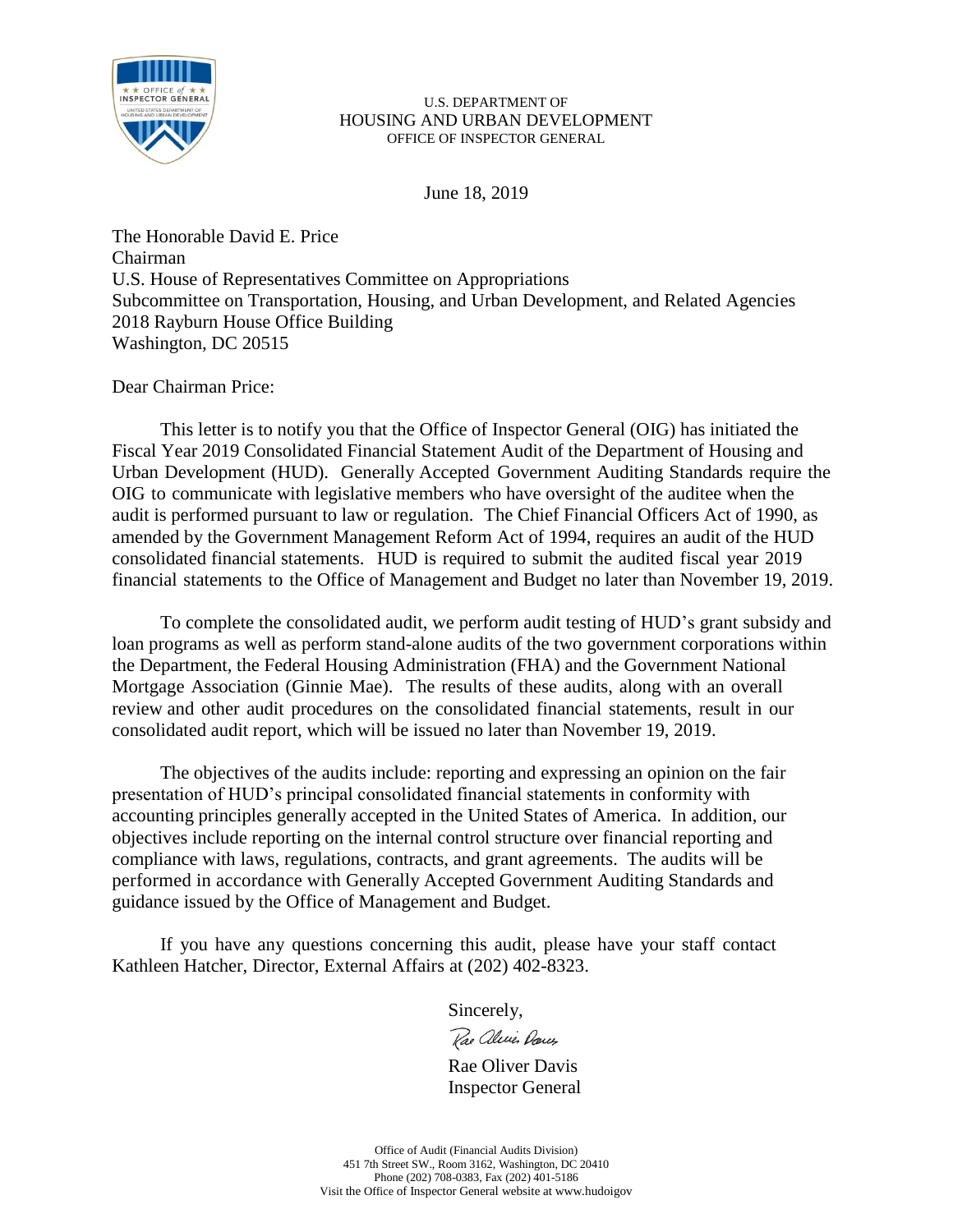

June 18, 2019

The Honorable Mario Diaz-Balart Ranking Member U.S. House of Representatives Committee on Appropriations Subcommittee on Transportation, Housing, and Urban Development, and Related Agencies 2108 Rayburn House Office Building Washington, DC 20515

Dear Congressman Diaz-Balart:

This letter is to notify you that the Office of Inspector General (OIG) has initiated the Fiscal Year 2019 Consolidated Financial Statement Audit of the Department of Housing and Urban Development (HUD). Generally Accepted Government Auditing Standards require the OIG to communicate with legislative members who have oversight of the auditee when the audit is performed pursuant to law or regulation. The Chief Financial Officers Act of 1990, as amended by the Government Management Reform Act of 1994, requires an audit of the HUD consolidated financial statements. HUD is required to submit the audited fiscal year 2019 financial statements to the Office of Management and Budget no later than November 19, 2019.

To complete the consolidated audit, we perform audit testing of HUD's grant subsidy and loan programs as well as perform stand-alone audits of the two government corporations within the Department, the Federal Housing Administration (FHA) and the Government National Mortgage Association (Ginnie Mae). The results of these audits, along with an overall review and other audit procedures on the consolidated financial statements, result in our consolidated audit report, which will be issued no later than November 19, 2019.

The objectives of the audits include: reporting and expressing an opinion on the fair presentation of HUD's principal consolidated financial statements in conformity with accounting principles generally accepted in the United States of America. In addition, our objectives include reporting on the internal control structure over financial reporting and compliance with laws, regulations, contracts, and grant agreements. The audits will be performed in accordance with Generally Accepted Government Auditing Standards and guidance issued by the Office of Management and Budget.

If you have any questions concerning this audit, please have your staff contact Kathleen Hatcher, Director, External Affairs at (202) 402-8323.

Sincerely,

Rae aleries Dances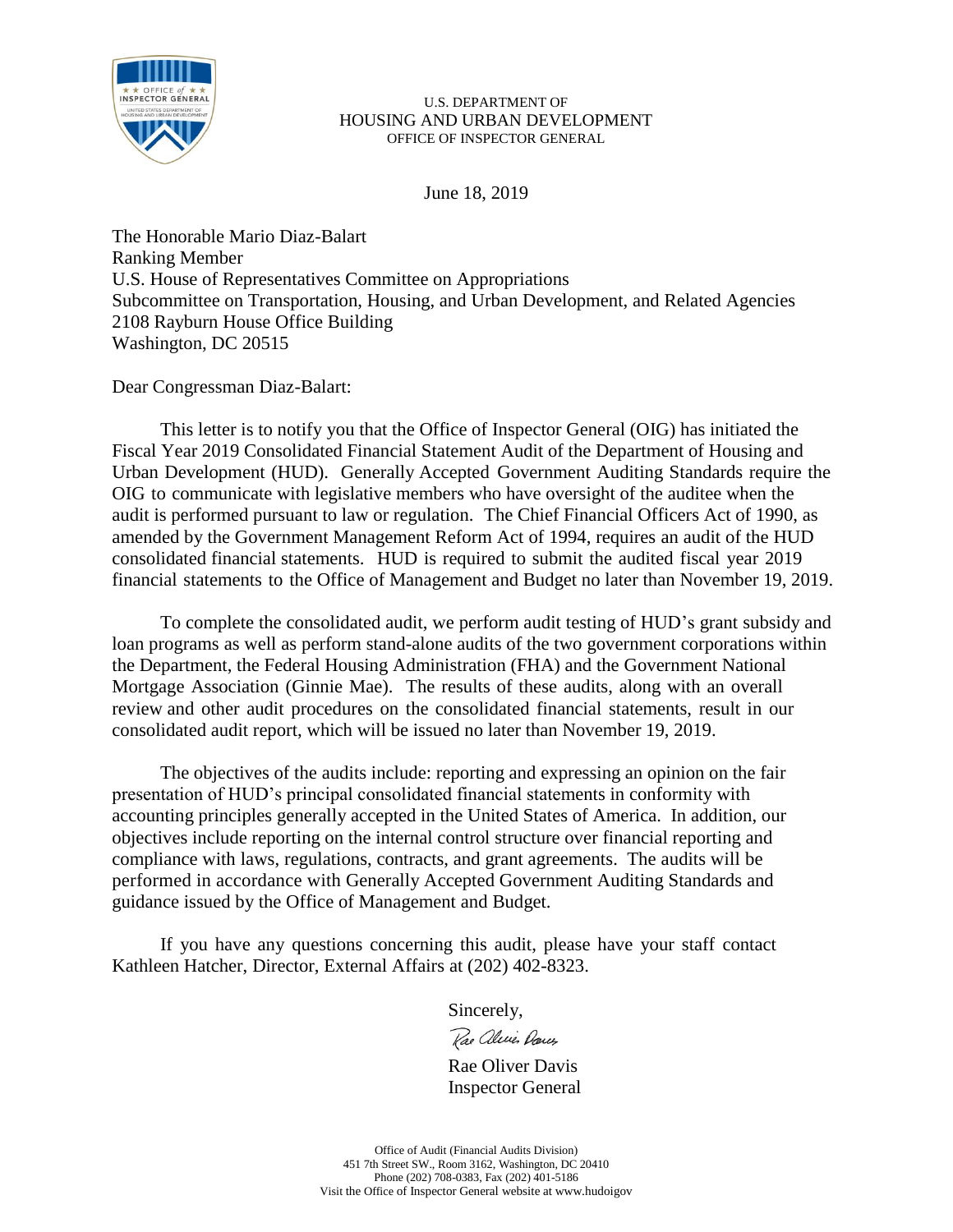

June 18, 2019

The Honorable Maxine Waters Chairwoman U.S. House of Representatives Committee on Financial Services 2221 Rayburn House Office Building Washington, DC 20515

# Dear Chairwoman Waters:

This letter is to notify you that the Office of Inspector General (OIG) has initiated the Fiscal Year 2019 Consolidated Financial Statement Audit of the Department of Housing and Urban Development (HUD). Generally Accepted Government Auditing Standards require the OIG to communicate with legislative members who have oversight of the auditee when the audit is performed pursuant to law or regulation. The Chief Financial Officers Act of 1990, as amended by the Government Management Reform Act of 1994, requires an audit of the HUD consolidated financial statements. HUD is required to submit the audited fiscal year 2019 financial statements to the Office of Management and Budget no later than November 19, 2019.

To complete the consolidated audit, we perform audit testing of HUD's grant subsidy and loan programs as well as perform stand-alone audits of the two government corporations within the Department, the Federal Housing Administration (FHA) and the Government National Mortgage Association (Ginnie Mae). The results of these audits, along with an overall review and other audit procedures on the consolidated financial statements, result in our consolidated audit report, which will be issued no later than November 19, 2019.

The objectives of the audits include: reporting and expressing an opinion on the fair presentation of HUD's principal consolidated financial statements in conformity with accounting principles generally accepted in the United States of America. In addition, our objectives include reporting on the internal control structure over financial reporting and compliance with laws, regulations, contracts, and grant agreements. The audits will be performed in accordance with Generally Accepted Government Auditing Standards and guidance issued by the Office of Management and Budget.

If you have any questions concerning this audit, please have your staff contact Kathleen Hatcher, Director, External Affairs at (202) 402-8323.

Sincerely,

Rae alevis Darces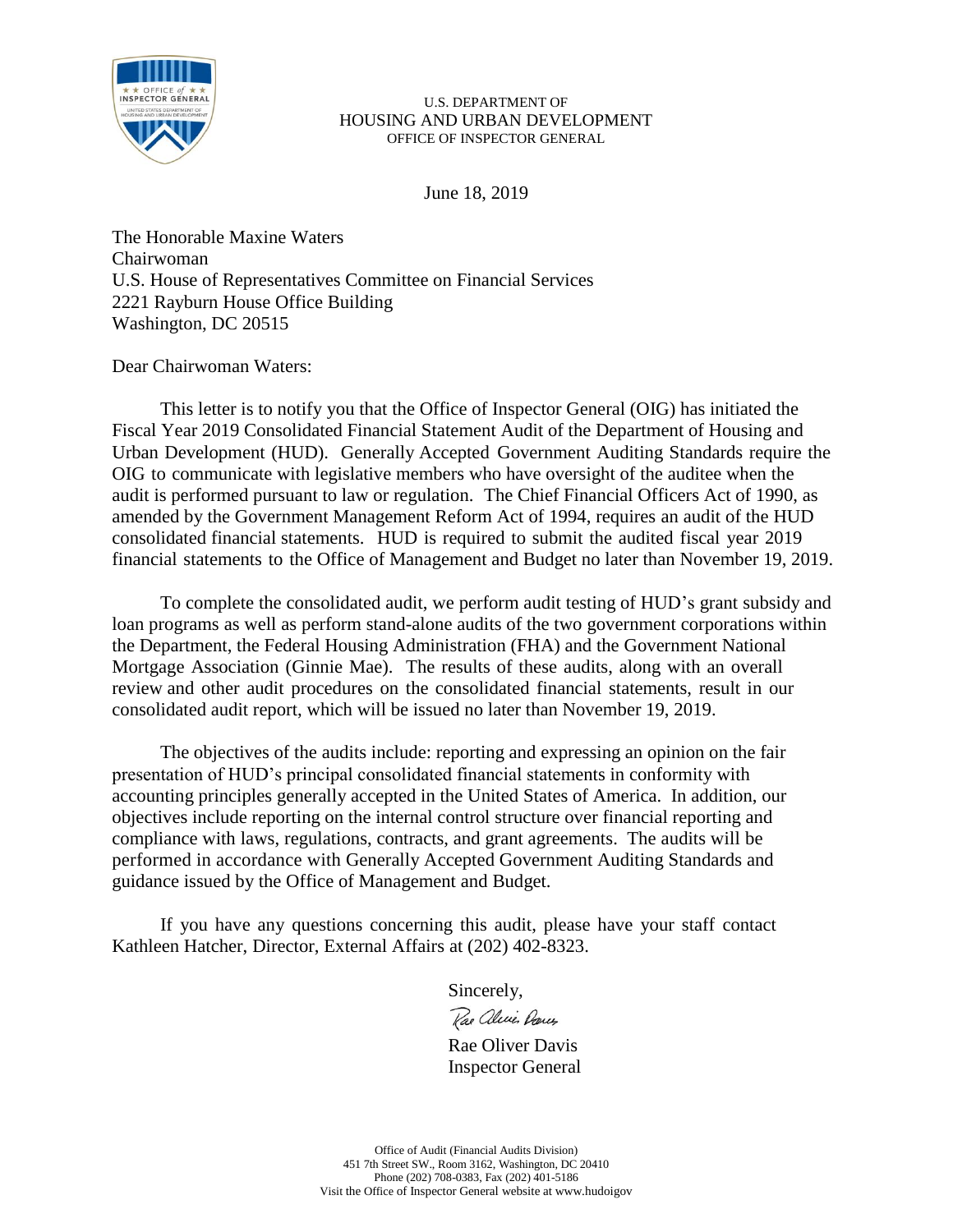

June 18, 2019

The Honorable Patrick T. McHenry Ranking Member U.S. House of Representatives Committee on Financial Services 2004 Rayburn House Office Building Washington, DC 20515

# Dear Congressman McHenry:

This letter is to notify you that the Office of Inspector General (OIG) has initiated the Fiscal Year 2019 Consolidated Financial Statement Audit of the Department of Housing and Urban Development (HUD). Generally Accepted Government Auditing Standards require the OIG to communicate with legislative members who have oversight of the auditee when the audit is performed pursuant to law or regulation. The Chief Financial Officers Act of 1990, as amended by the Government Management Reform Act of 1994, requires an audit of the HUD consolidated financial statements. HUD is required to submit the audited fiscal year 2019 financial statements to the Office of Management and Budget no later than November 19, 2019.

To complete the consolidated audit, we perform audit testing of HUD's grant subsidy and loan programs as well as perform stand-alone audits of the two government corporations within the Department, the Federal Housing Administration (FHA) and the Government National Mortgage Association (Ginnie Mae). The results of these audits, along with an overall review and other audit procedures on the consolidated financial statements, result in our consolidated audit report, which will be issued no later than November 19, 2019.

The objectives of the audits include: reporting and expressing an opinion on the fair presentation of HUD's principal consolidated financial statements in conformity with accounting principles generally accepted in the United States of America. In addition, our objectives include reporting on the internal control structure over financial reporting and compliance with laws, regulations, contracts, and grant agreements. The audits will be performed in accordance with Generally Accepted Government Auditing Standards and guidance issued by the Office of Management and Budget.

If you have any questions concerning this audit, please have your staff contact Kathleen Hatcher, Director, External Affairs at (202) 402-8323.

Sincerely,

Rae alevis Darces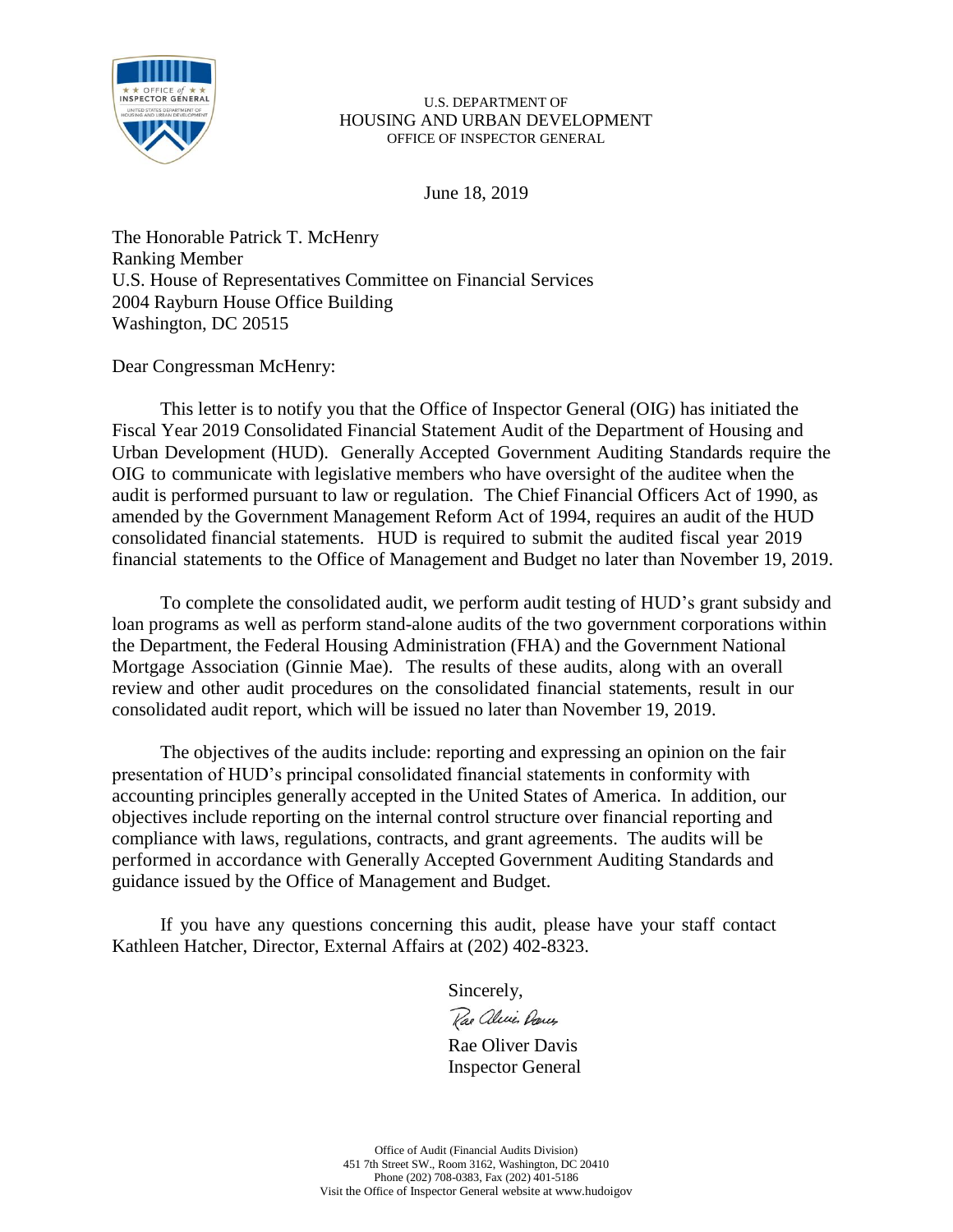

June 18, 2019

The Honorable William Lacy Clay Chairman U.S. House of Representatives Committee on Financial Services Subcommittee on Housing, Community Development and Insurance 2428 Rayburn House Office Building Washington, DC 20515

Dear Congresswoman Waters:

This letter is to notify you that the Office of Inspector General (OIG) has initiated the Fiscal Year 2019 Consolidated Financial Statement Audit of the Department of Housing and Urban Development (HUD). Generally Accepted Government Auditing Standards require the OIG to communicate with legislative members who have oversight of the auditee when the audit is performed pursuant to law or regulation. The Chief Financial Officers Act of 1990, as amended by the Government Management Reform Act of 1994, requires an audit of the HUD consolidated financial statements. HUD is required to submit the audited fiscal year 2019 financial statements to the Office of Management and Budget no later than November 19, 2019.

To complete the consolidated audit, we perform audit testing of HUD's grant subsidy and loan programs as well as perform stand-alone audits of the two government corporations within the Department, the Federal Housing Administration (FHA) and the Government National Mortgage Association (Ginnie Mae). The results of these audits, along with an overall review and other audit procedures on the consolidated financial statements, result in our consolidated audit report, which will be issued no later than November 19, 2019.

The objectives of the audits include: reporting and expressing an opinion on the fair presentation of HUD's principal consolidated financial statements in conformity with accounting principles generally accepted in the United States of America. In addition, our objectives include reporting on the internal control structure over financial reporting and compliance with laws, regulations, contracts, and grant agreements. The audits will be performed in accordance with Generally Accepted Government Auditing Standards and guidance issued by the Office of Management and Budget.

If you have any questions concerning this audit, please have your staff contact Kathleen Hatcher, Director, External Affairs at (202) 402-8323.

Sincerely,

Rae alecie Dances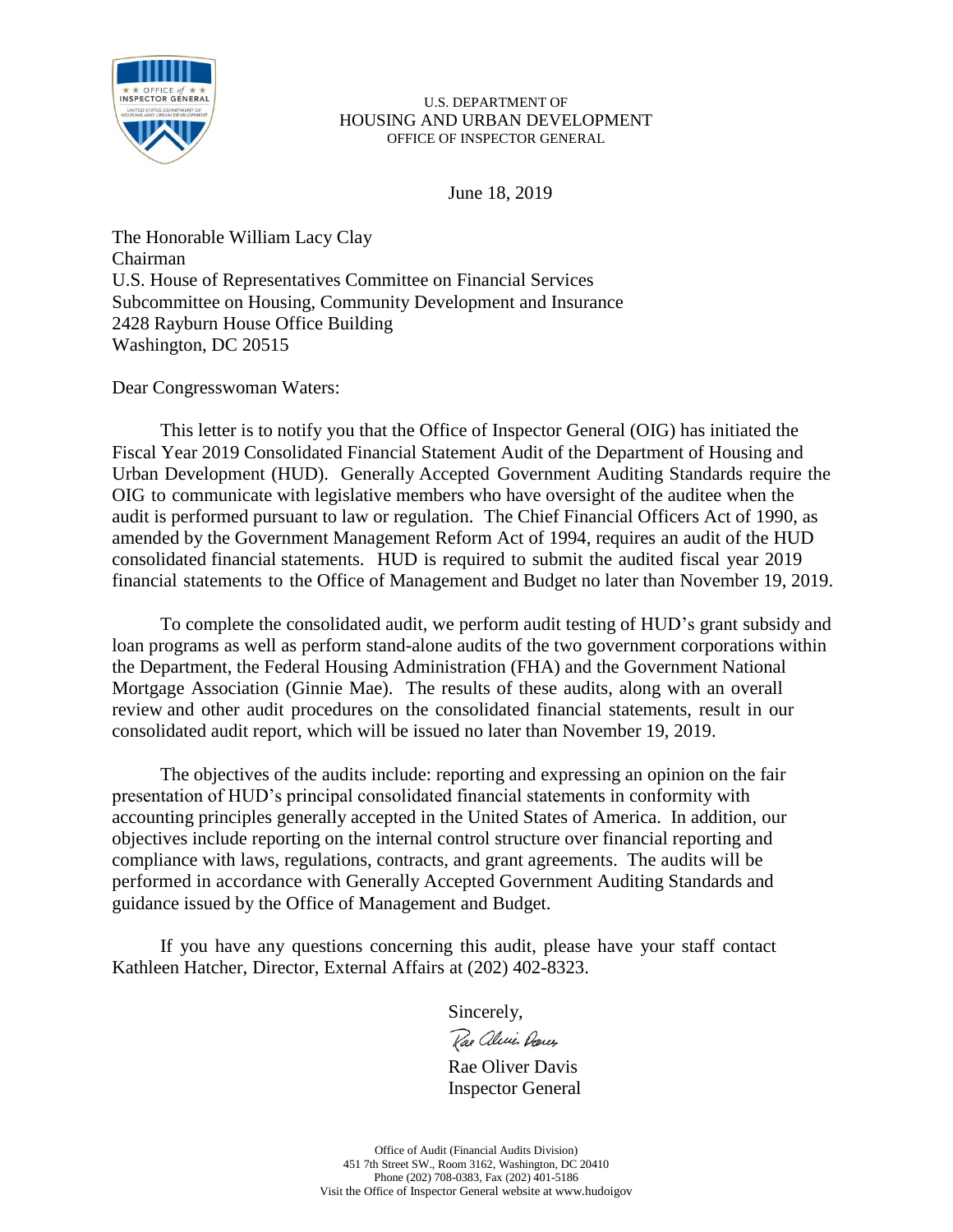

June 18, 2019

The Honorable Lance Gooden Vice Ranking Member U.S. House of Representatives Committee on Financial Services Subcommittee on Housing, Community Development and Insurance 425 Cannon House Office Building Washington, DC 20515

Dear Congressman Gooden:

This letter is to notify you that the Office of Inspector General (OIG) has initiated the Fiscal Year 2019 Consolidated Financial Statement Audit of the Department of Housing and Urban Development (HUD). Generally Accepted Government Auditing Standards require the OIG to communicate with legislative members who have oversight of the auditee when the audit is performed pursuant to law or regulation. The Chief Financial Officers Act of 1990, as amended by the Government Management Reform Act of 1994, requires an audit of the HUD consolidated financial statements. HUD is required to submit the audited fiscal year 2019 financial statements to the Office of Management and Budget no later than November 19, 2019.

To complete the consolidated audit, we perform audit testing of HUD's grant subsidy and loan programs as well as perform stand-alone audits of the two government corporations within the Department, the Federal Housing Administration (FHA) and the Government National Mortgage Association (Ginnie Mae). The results of these audits, along with an overall review and other audit procedures on the consolidated financial statements, result in our consolidated audit report, which will be issued no later than November 19, 2019.

The objectives of the audits include: reporting and expressing an opinion on the fair presentation of HUD's principal consolidated financial statements in conformity with accounting principles generally accepted in the United States of America. In addition, our objectives include reporting on the internal control structure over financial reporting and compliance with laws, regulations, contracts, and grant agreements. The audits will be performed in accordance with Generally Accepted Government Auditing Standards and guidance issued by the Office of Management and Budget.

If you have any questions concerning this audit, please have your staff contact Kathleen Hatcher, Director, External Affairs at (202) 402-8323.

Sincerely,

Rae alecie Dances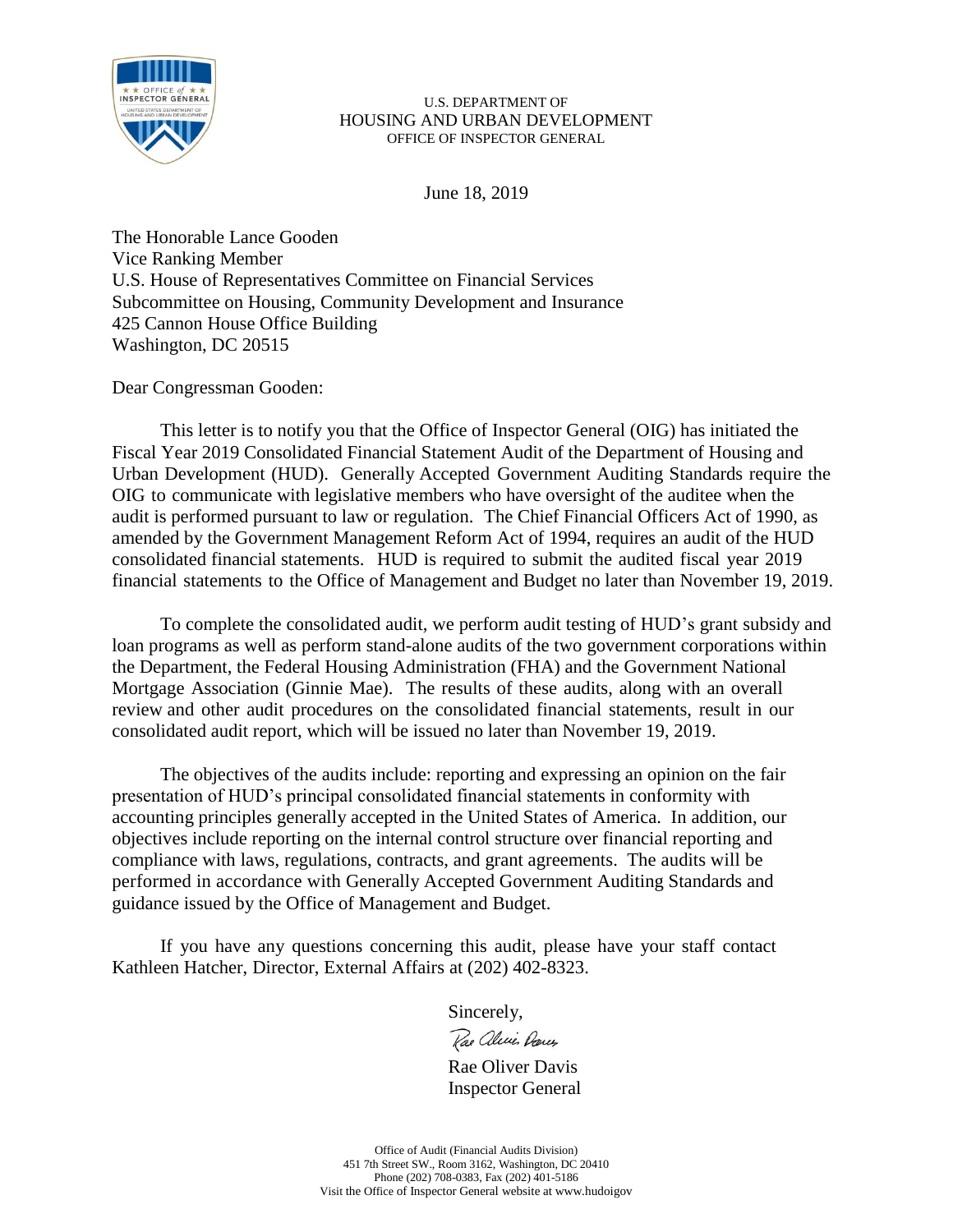

June 18, 2019

The Honorable Sean P. Duffy Ranking Member U.S. House of Representatives Committee on Financial Services Subcommittee on Housing, Community Development and Insurance 1714 Longworth House Office Building Washington, DC 20515

Dear Congressman Duffy:

This letter is to notify you that the Office of Inspector General (OIG) has initiated the Fiscal Year 2019 Consolidated Financial Statement Audit of the Department of Housing and Urban Development (HUD). Generally Accepted Government Auditing Standards require the OIG to communicate with legislative members who have oversight of the auditee when the audit is performed pursuant to law or regulation. The Chief Financial Officers Act of 1990, as amended by the Government Management Reform Act of 1994, requires an audit of the HUD consolidated financial statements. HUD is required to submit the audited fiscal year 2019 financial statements to the Office of Management and Budget no later than November 19, 2019.

To complete the consolidated audit, we perform audit testing of HUD's grant subsidy and loan programs as well as perform stand-alone audits of the two government corporations within the Department, the Federal Housing Administration (FHA) and the Government National Mortgage Association (Ginnie Mae). The results of these audits, along with an overall review and other audit procedures on the consolidated financial statements, result in our consolidated audit report, which will be issued no later than November 19, 2019.

The objectives of the audits include: reporting and expressing an opinion on the fair presentation of HUD's principal consolidated financial statements in conformity with accounting principles generally accepted in the United States of America. In addition, our objectives include reporting on the internal control structure over financial reporting and compliance with laws, regulations, contracts, and grant agreements. The audits will be performed in accordance with Generally Accepted Government Auditing Standards and guidance issued by the Office of Management and Budget.

If you have any questions concerning this audit, please have your staff contact Kathleen Hatcher, Director, External Affairs at (202) 402-8323.

Sincerely,

Rae alecie Dances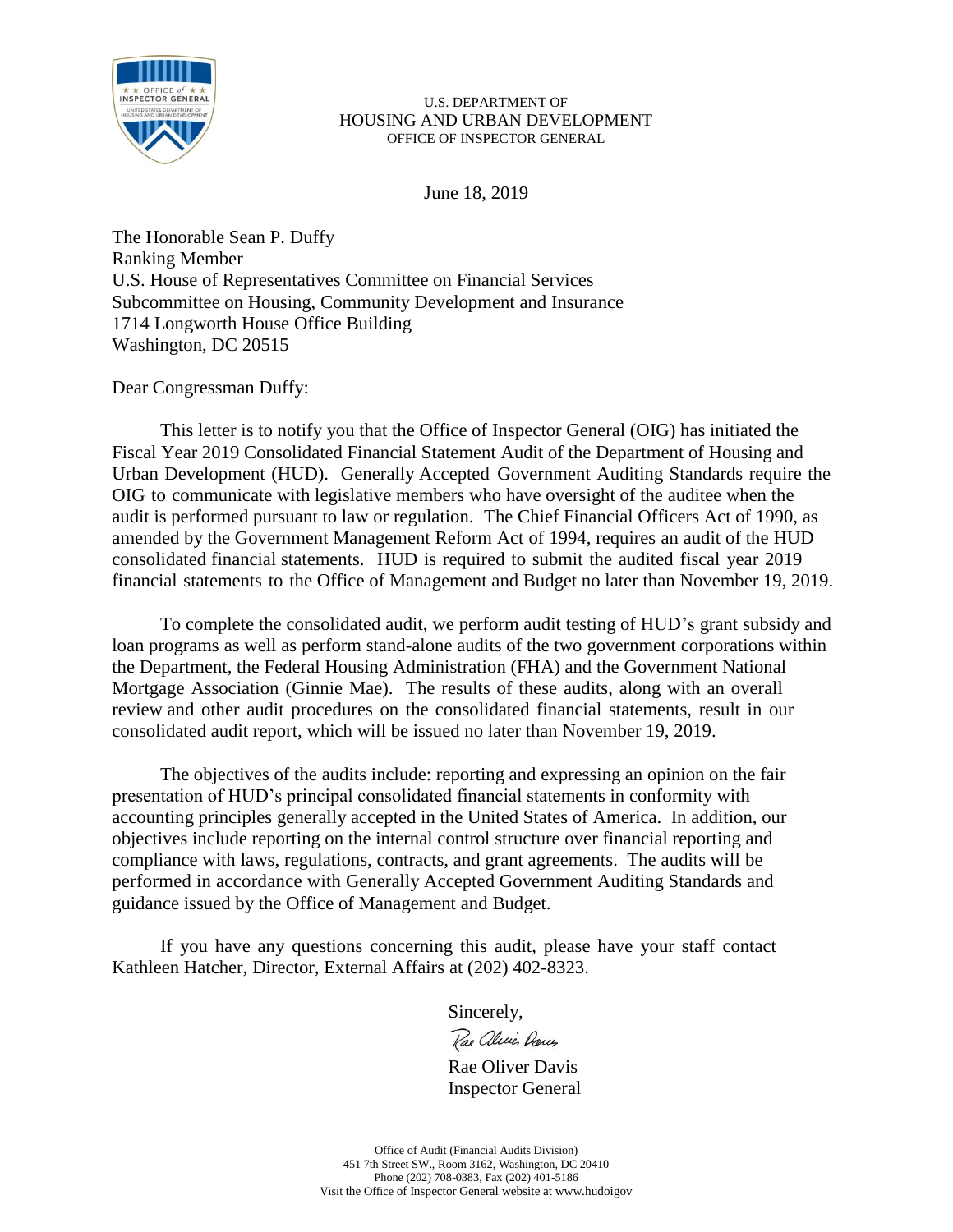

June 18, 2019

The Honorable Al Green Chairman U.S. House of Representatives Committee on Financial Services Subcommittee on Oversight and Investigations 2347 Rayburn House Office Building Washington, DC 20515

Dear Chairman Green:

This letter is to notify you that the Office of Inspector General (OIG) has initiated the Fiscal Year 2019 Consolidated Financial Statement Audit of the Department of Housing and Urban Development (HUD). Generally Accepted Government Auditing Standards require the OIG to communicate with legislative members who have oversight of the auditee when the audit is performed pursuant to law or regulation. The Chief Financial Officers Act of 1990, as amended by the Government Management Reform Act of 1994, requires an audit of the HUD consolidated financial statements. HUD is required to submit the audited fiscal year 2019 financial statements to the Office of Management and Budget no later than November 19, 2019.

To complete the consolidated audit, we perform audit testing of HUD's grant subsidy and loan programs as well as perform stand-alone audits of the two government corporations within the Department, the Federal Housing Administration (FHA) and the Government National Mortgage Association (Ginnie Mae). The results of these audits, along with an overall review and other audit procedures on the consolidated financial statements, result in our consolidated audit report, which will be issued no later than November 19, 2019.

The objectives of the audits include: reporting and expressing an opinion on the fair presentation of HUD's principal consolidated financial statements in conformity with accounting principles generally accepted in the United States of America. In addition, our objectives include reporting on the internal control structure over financial reporting and compliance with laws, regulations, contracts, and grant agreements. The audits will be performed in accordance with Generally Accepted Government Auditing Standards and guidance issued by the Office of Management and Budget.

If you have any questions concerning this audit, please have your staff contact Kathleen Hatcher, Director, External Affairs at (202) 402-8323.

Sincerely,

Rae alecie Dances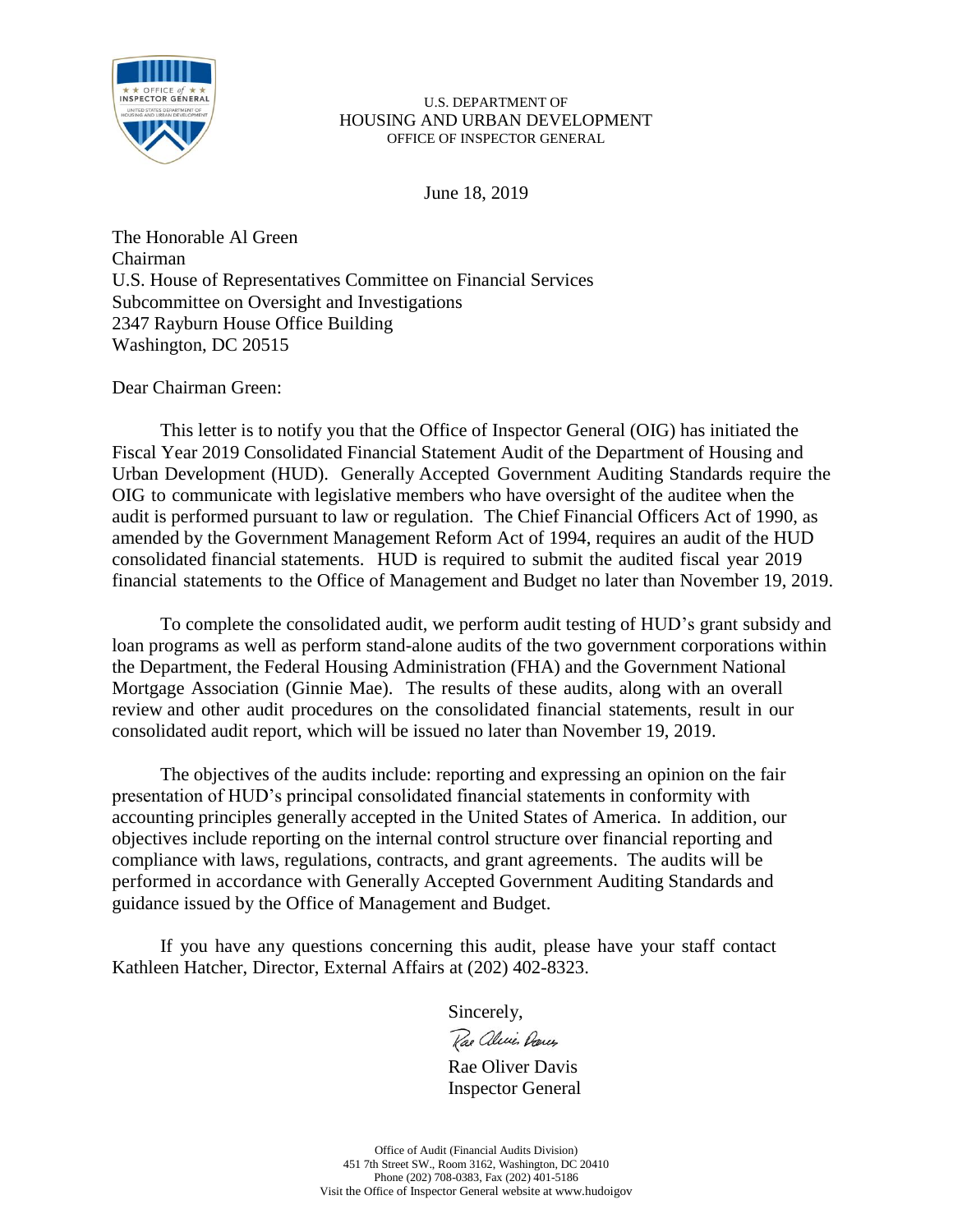

June 18, 2019

The Honorable Andy Barr Ranking Chairman U.S. House of Representatives Committee on Financial Services Subcommittee on Oversight and Investigations 435 Cannon House Office Building Washington, DC 20515

Dear Congressman Barr:

This letter is to notify you that the Office of Inspector General (OIG) has initiated the Fiscal Year 2019 Consolidated Financial Statement Audit of the Department of Housing and Urban Development (HUD). Generally Accepted Government Auditing Standards require the OIG to communicate with legislative members who have oversight of the auditee when the audit is performed pursuant to law or regulation. The Chief Financial Officers Act of 1990, as amended by the Government Management Reform Act of 1994, requires an audit of the HUD consolidated financial statements. HUD is required to submit the audited fiscal year 2019 financial statements to the Office of Management and Budget no later than November 19, 2019.

To complete the consolidated audit, we perform audit testing of HUD's grant subsidy and loan programs as well as perform stand-alone audits of the two government corporations within the Department, the Federal Housing Administration (FHA) and the Government National Mortgage Association (Ginnie Mae). The results of these audits, along with an overall review and other audit procedures on the consolidated financial statements, result in our consolidated audit report, which will be issued no later than November 19, 2019.

The objectives of the audits include: reporting and expressing an opinion on the fair presentation of HUD's principal consolidated financial statements in conformity with accounting principles generally accepted in the United States of America. In addition, our objectives include reporting on the internal control structure over financial reporting and compliance with laws, regulations, contracts, and grant agreements. The audits will be performed in accordance with Generally Accepted Government Auditing Standards and guidance issued by the Office of Management and Budget.

If you have any questions concerning this audit, please have your staff contact Kathleen Hatcher, Director, External Affairs at (202) 402-8323.

Sincerely,

Rae aleries Dances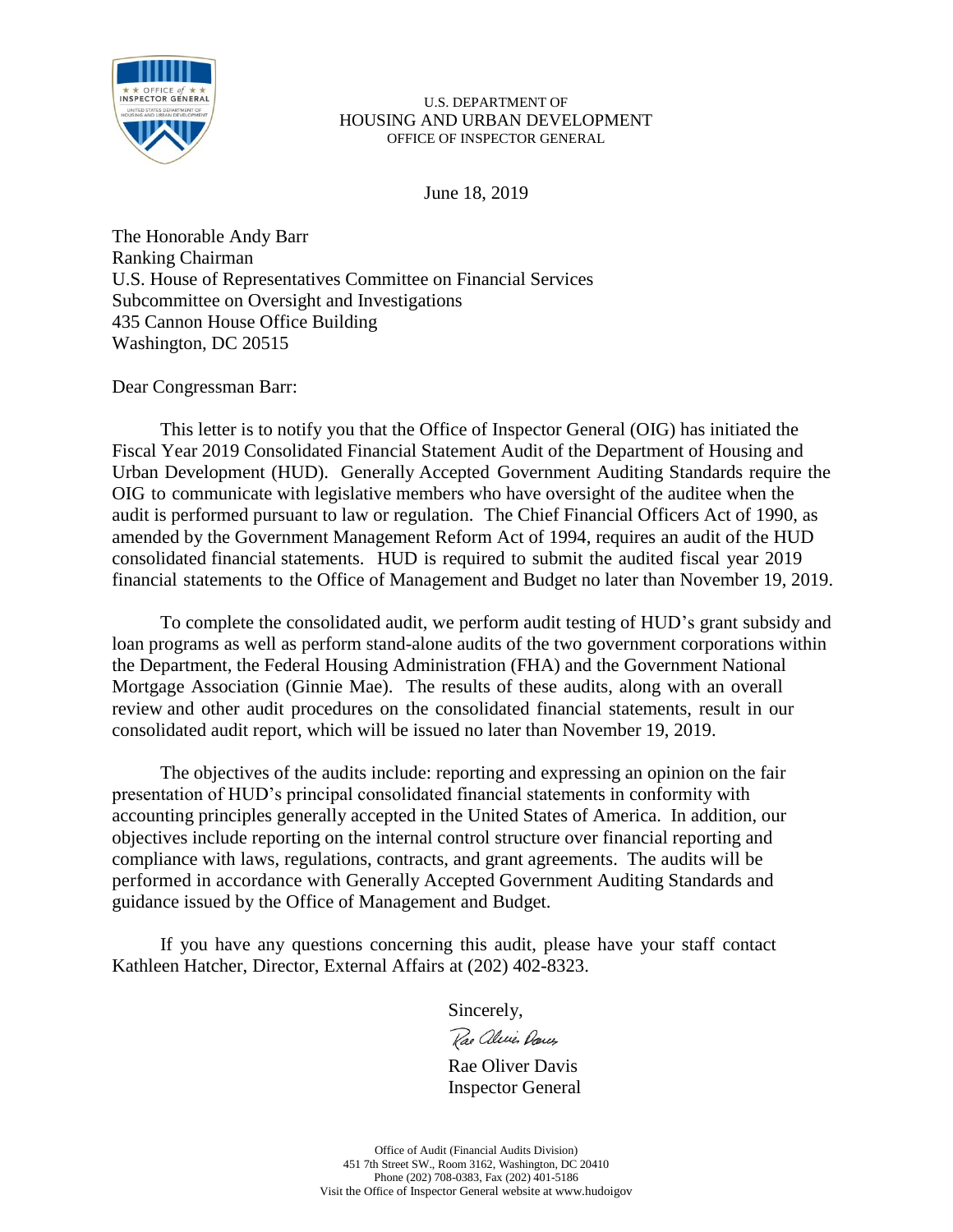

June 18, 2019

The Honorable Lee M. Zeldin Vice Ranking Member U.S. House of Representatives Committee on Financial Services Subcommittee on Oversight and Investigations 2441 Rayburn House Office Building Washington, DC 20515

Dear Congressman Zeldin:

This letter is to notify you that the Office of Inspector General (OIG) has initiated the Fiscal Year 2019 Consolidated Financial Statement Audit of the Department of Housing and Urban Development (HUD). Generally Accepted Government Auditing Standards require the OIG to communicate with legislative members who have oversight of the auditee when the audit is performed pursuant to law or regulation. The Chief Financial Officers Act of 1990, as amended by the Government Management Reform Act of 1994, requires an audit of the HUD consolidated financial statements. HUD is required to submit the audited fiscal year 2019 financial statements to the Office of Management and Budget no later than November 19, 2019.

To complete the consolidated audit, we perform audit testing of HUD's grant subsidy and loan programs as well as perform stand-alone audits of the two government corporations within the Department, the Federal Housing Administration (FHA) and the Government National Mortgage Association (Ginnie Mae). The results of these audits, along with an overall review and other audit procedures on the consolidated financial statements, result in our consolidated audit report, which will be issued no later than November 19, 2019.

The objectives of the audits include: reporting and expressing an opinion on the fair presentation of HUD's principal consolidated financial statements in conformity with accounting principles generally accepted in the United States of America. In addition, our objectives include reporting on the internal control structure over financial reporting and compliance with laws, regulations, contracts, and grant agreements. The audits will be performed in accordance with Generally Accepted Government Auditing Standards and guidance issued by the Office of Management and Budget.

If you have any questions concerning this audit, please have your staff contact Kathleen Hatcher, Director, External Affairs at (202) 402-8323.

Sincerely,

Rae alecie Dances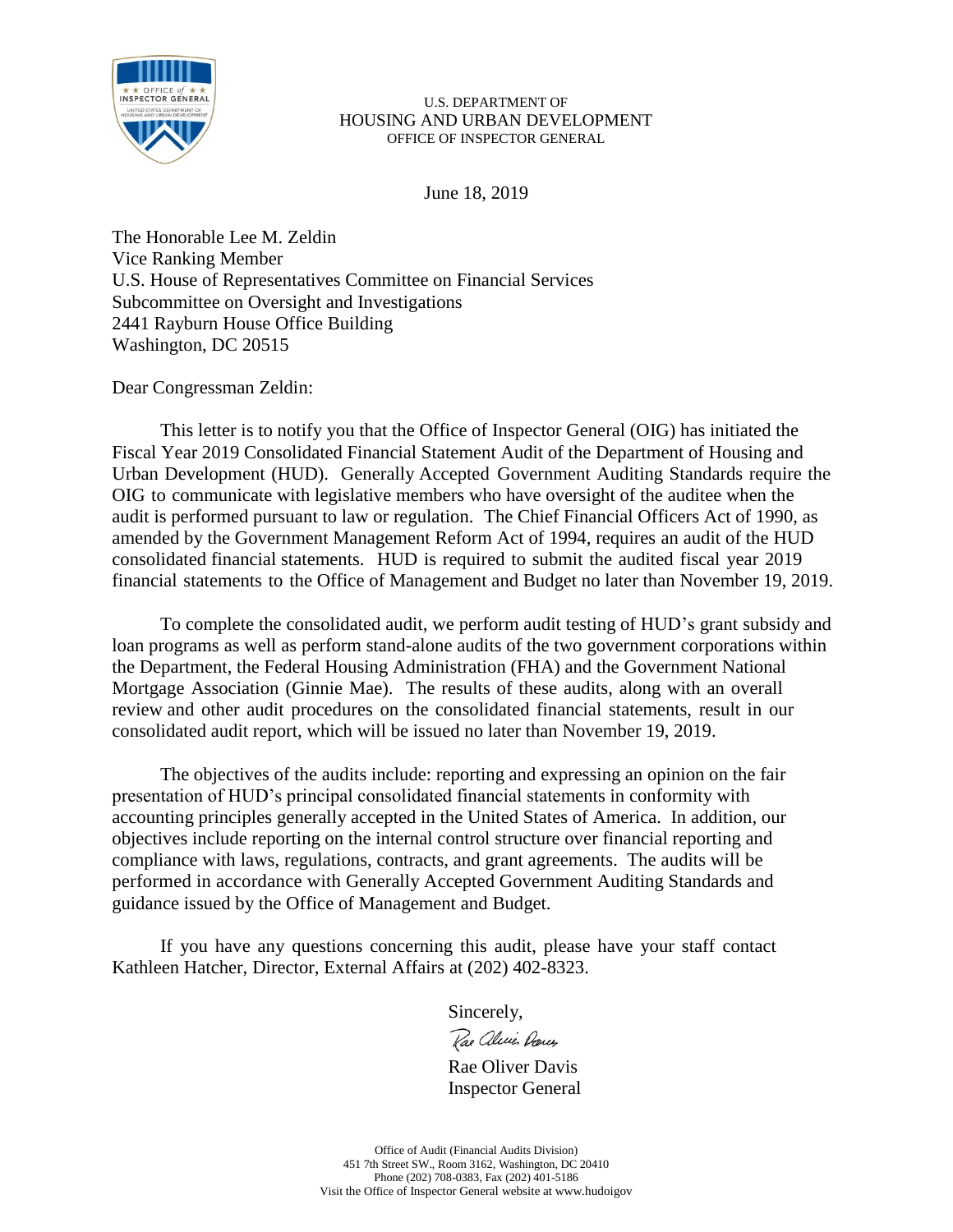

June 18, 2019

The Honorable Gregory W. Meeks Chairman U.S. House of Representatives Committee on Financial Services Subcommittee on Consumer Protection and Financial Institutions 2310 Rayburn House Office Building Washington, DC 20515

Dear Chairman Meeks:

This letter is to notify you that the Office of Inspector General (OIG) has initiated the Fiscal Year 2019 Consolidated Financial Statement Audit of the Department of Housing and Urban Development (HUD). Generally Accepted Government Auditing Standards require the OIG to communicate with legislative members who have oversight of the auditee when the audit is performed pursuant to law or regulation. The Chief Financial Officers Act of 1990, as amended by the Government Management Reform Act of 1994, requires an audit of the HUD consolidated financial statements. HUD is required to submit the audited fiscal year 2019 financial statements to the Office of Management and Budget no later than November 19, 2019.

To complete the consolidated audit, we perform audit testing of HUD's grant subsidy and loan programs as well as perform stand-alone audits of the two government corporations within the Department, the Federal Housing Administration (FHA) and the Government National Mortgage Association (Ginnie Mae). The results of these audits, along with an overall review and other audit procedures on the consolidated financial statements, result in our consolidated audit report, which will be issued no later than November 19, 2019.

The objectives of the audits include: reporting and expressing an opinion on the fair presentation of HUD's principal consolidated financial statements in conformity with accounting principles generally accepted in the United States of America. In addition, our objectives include reporting on the internal control structure over financial reporting and compliance with laws, regulations, contracts, and grant agreements. The audits will be performed in accordance with Generally Accepted Government Auditing Standards and guidance issued by the Office of Management and Budget.

If you have any questions concerning this audit, please have your staff contact Kathleen Hatcher, Director, External Affairs at (202) 402-8323.

Sincerely,

Rae aleries Darces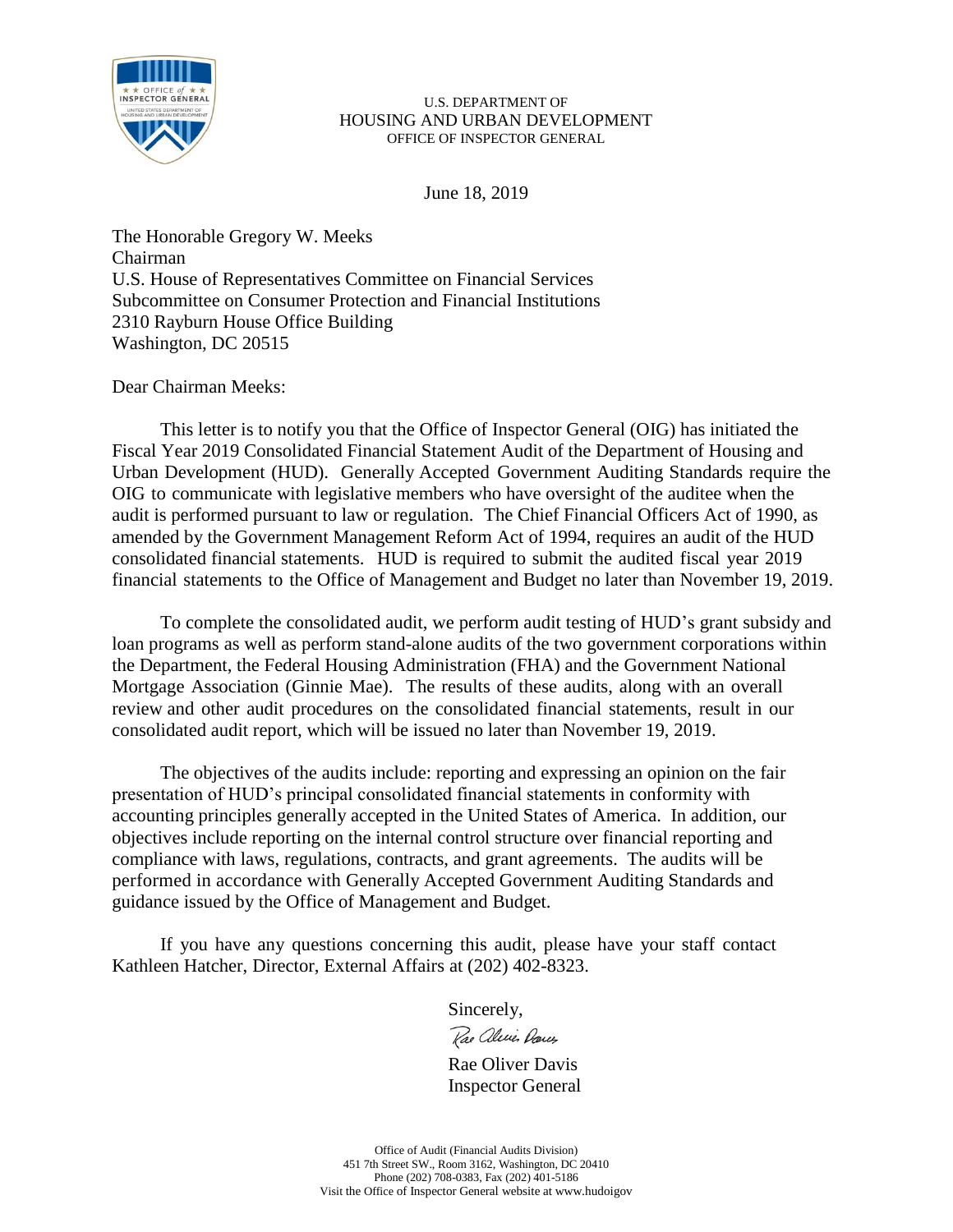

June 18, 2019

The Honorable Blaine Luetkemeyer Ranking Member U.S. House of Representatives Committee on Financial Services Subcommittee on Financial Institutions and Consumer Credit 2230 Rayburn House Office Building Washington, DC 20515

Dear Congressman Lutkemeyer:

This letter is to notify you that the Office of Inspector General (OIG) has initiated the Fiscal Year 2019 Consolidated Financial Statement Audit of the Department of Housing and Urban Development (HUD). Generally Accepted Government Auditing Standards require the OIG to communicate with legislative members who have oversight of the auditee when the audit is performed pursuant to law or regulation. The Chief Financial Officers Act of 1990, as amended by the Government Management Reform Act of 1994, requires an audit of the HUD consolidated financial statements. HUD is required to submit the audited fiscal year 2019 financial statements to the Office of Management and Budget no later than November 19, 2019.

To complete the consolidated audit, we perform audit testing of HUD's grant subsidy and loan programs as well as perform stand-alone audits of the two government corporations within the Department, the Federal Housing Administration (FHA) and the Government National Mortgage Association (Ginnie Mae). The results of these audits, along with an overall review and other audit procedures on the consolidated financial statements, result in our consolidated audit report, which will be issued no later than November 19, 2019.

The objectives of the audits include: reporting and expressing an opinion on the fair presentation of HUD's principal consolidated financial statements in conformity with accounting principles generally accepted in the United States of America. In addition, our objectives include reporting on the internal control structure over financial reporting and compliance with laws, regulations, contracts, and grant agreements. The audits will be performed in accordance with Generally Accepted Government Auditing Standards and guidance issued by the Office of Management and Budget.

If you have any questions concerning this audit, please have your staff contact Kathleen Hatcher, Director, External Affairs at (202) 402-8323.

Sincerely,

Rae alecie Dances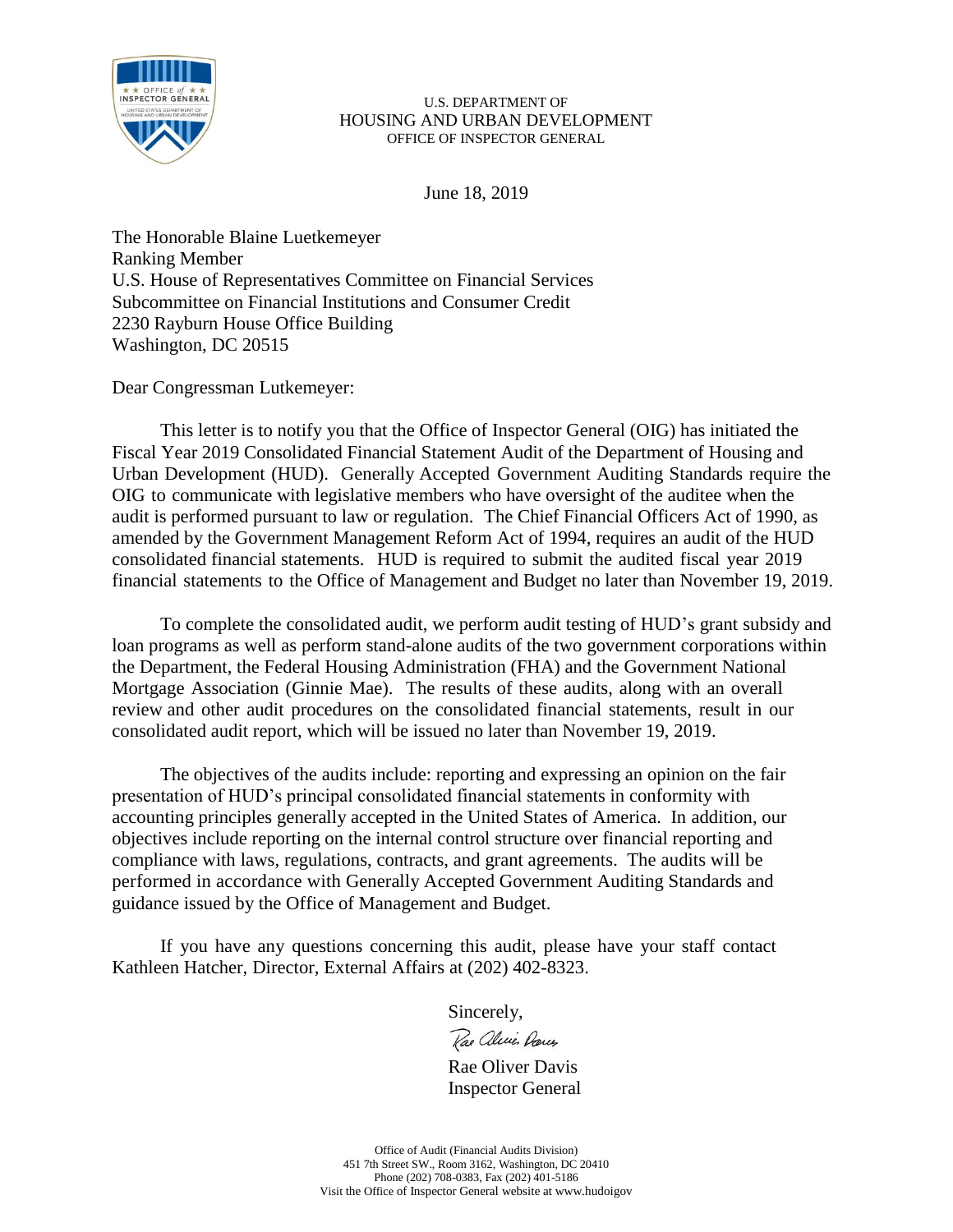

June 18, 2019

The Honorable Scott Tipton Vice Ranking Member U.S. House of Representatives Committee on Financial Services Subcommittee on Consumer Protection and Financial Institutions 2018 Cannon House Office Building Washington, DC 20515

Dear Congressman Tipton:

This letter is to notify you that the Office of Inspector General (OIG) has initiated the Fiscal Year 2019 Consolidated Financial Statement Audit of the Department of Housing and Urban Development (HUD). Generally Accepted Government Auditing Standards require the OIG to communicate with legislative members who have oversight of the auditee when the audit is performed pursuant to law or regulation. The Chief Financial Officers Act of 1990, as amended by the Government Management Reform Act of 1994, requires an audit of the HUD consolidated financial statements. HUD is required to submit the audited fiscal year 2019 financial statements to the Office of Management and Budget no later than November 19, 2019.

To complete the consolidated audit, we perform audit testing of HUD's grant subsidy and loan programs as well as perform stand-alone audits of the two government corporations within the Department, the Federal Housing Administration (FHA) and the Government National Mortgage Association (Ginnie Mae). The results of these audits, along with an overall review and other audit procedures on the consolidated financial statements, result in our consolidated audit report, which will be issued no later than November 19, 2019.

The objectives of the audits include: reporting and expressing an opinion on the fair presentation of HUD's principal consolidated financial statements in conformity with accounting principles generally accepted in the United States of America. In addition, our objectives include reporting on the internal control structure over financial reporting and compliance with laws, regulations, contracts, and grant agreements. The audits will be performed in accordance with Generally Accepted Government Auditing Standards and guidance issued by the Office of Management and Budget.

If you have any questions concerning this audit, please have your staff contact Kathleen Hatcher, Director, External Affairs at (202) 402-8323.

Sincerely,

Rae alevis Dances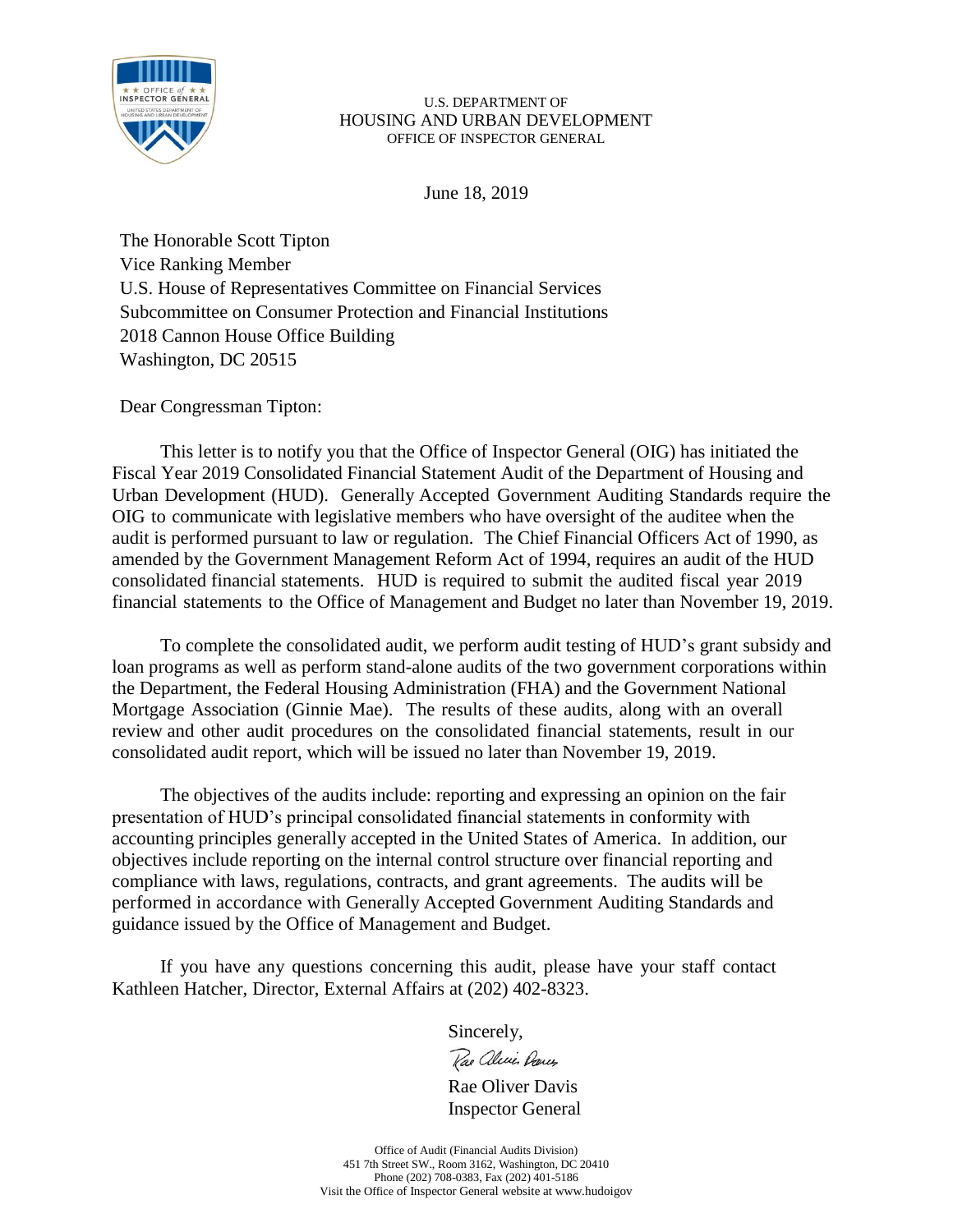

June 18, 2019

The Honorable Emanuel Cleaver Chairman U.S. House of Representatives Committee on Financial Services Subcommittee on National Security, International Development and Monetary Policy 2335 Rayburn House Office Building Washington, DC 20515

Dear Chairman Cleaver:

This letter is to notify you that the Office of Inspector General (OIG) has initiated the Fiscal Year 2019 Consolidated Financial Statement Audit of the Department of Housing and Urban Development (HUD). Generally Accepted Government Auditing Standards require the OIG to communicate with legislative members who have oversight of the auditee when the audit is performed pursuant to law or regulation. The Chief Financial Officers Act of 1990, as amended by the Government Management Reform Act of 1994, requires an audit of the HUD consolidated financial statements. HUD is required to submit the audited fiscal year 2019 financial statements to the Office of Management and Budget no later than November 19, 2019.

To complete the consolidated audit, we perform audit testing of HUD's grant subsidy and loan programs as well as perform stand-alone audits of the two government corporations within the Department, the Federal Housing Administration (FHA) and the Government National Mortgage Association (Ginnie Mae). The results of these audits, along with an overall review and other audit procedures on the consolidated financial statements, result in our consolidated audit report, which will be issued no later than November 19, 2019.

The objectives of the audits include: reporting and expressing an opinion on the fair presentation of HUD's principal consolidated financial statements in conformity with accounting principles generally accepted in the United States of America. In addition, our objectives include reporting on the internal control structure over financial reporting and compliance with laws, regulations, contracts, and grant agreements. The audits will be performed in accordance with Generally Accepted Government Auditing Standards and guidance issued by the Office of Management and Budget.

If you have any questions concerning this audit, please have your staff contact Kathleen Hatcher, Director, External Affairs at (202) 402-8323.

Sincerely,

Rae aleries Dances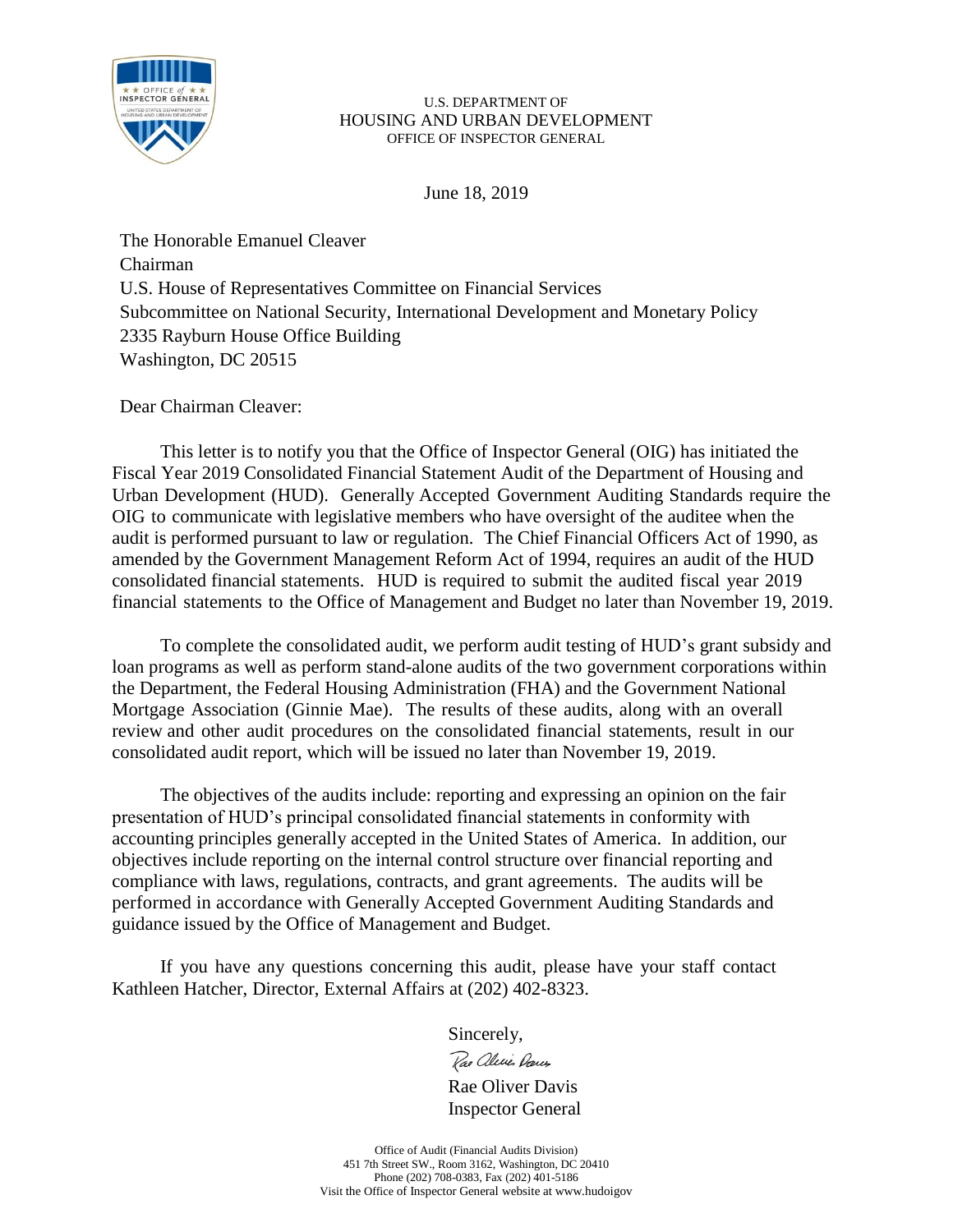

June 18, 2019

The Honorable Steve Stiver Ranking Member U.S. House of Representatives Committee on Financial Services Subcommittee on National Security, International Development and Monetary Policy 1427 Longworth House Office Building Washington, DC 20515

Dear Congressman Stiver:

This letter is to notify you that the Office of Inspector General (OIG) has initiated the Fiscal Year 2019 Consolidated Financial Statement Audit of the Department of Housing and Urban Development (HUD). Generally Accepted Government Auditing Standards require the OIG to communicate with legislative members who have oversight of the auditee when the audit is performed pursuant to law or regulation. The Chief Financial Officers Act of 1990, as amended by the Government Management Reform Act of 1994, requires an audit of the HUD consolidated financial statements. HUD is required to submit the audited fiscal year 2019 financial statements to the Office of Management and Budget no later than November 19, 2019.

To complete the consolidated audit, we perform audit testing of HUD's grant subsidy and loan programs as well as perform stand-alone audits of the two government corporations within the Department, the Federal Housing Administration (FHA) and the Government National Mortgage Association (Ginnie Mae). The results of these audits, along with an overall review and other audit procedures on the consolidated financial statements, result in our consolidated audit report, which will be issued no later than November 19, 2019.

The objectives of the audits include: reporting and expressing an opinion on the fair presentation of HUD's principal consolidated financial statements in conformity with accounting principles generally accepted in the United States of America. In addition, our objectives include reporting on the internal control structure over financial reporting and compliance with laws, regulations, contracts, and grant agreements. The audits will be performed in accordance with Generally Accepted Government Auditing Standards and guidance issued by the Office of Management and Budget.

If you have any questions concerning this audit, please have your staff contact Kathleen Hatcher, Director, External Affairs at (202) 402-8323.

Sincerely,

Rae aleries Dances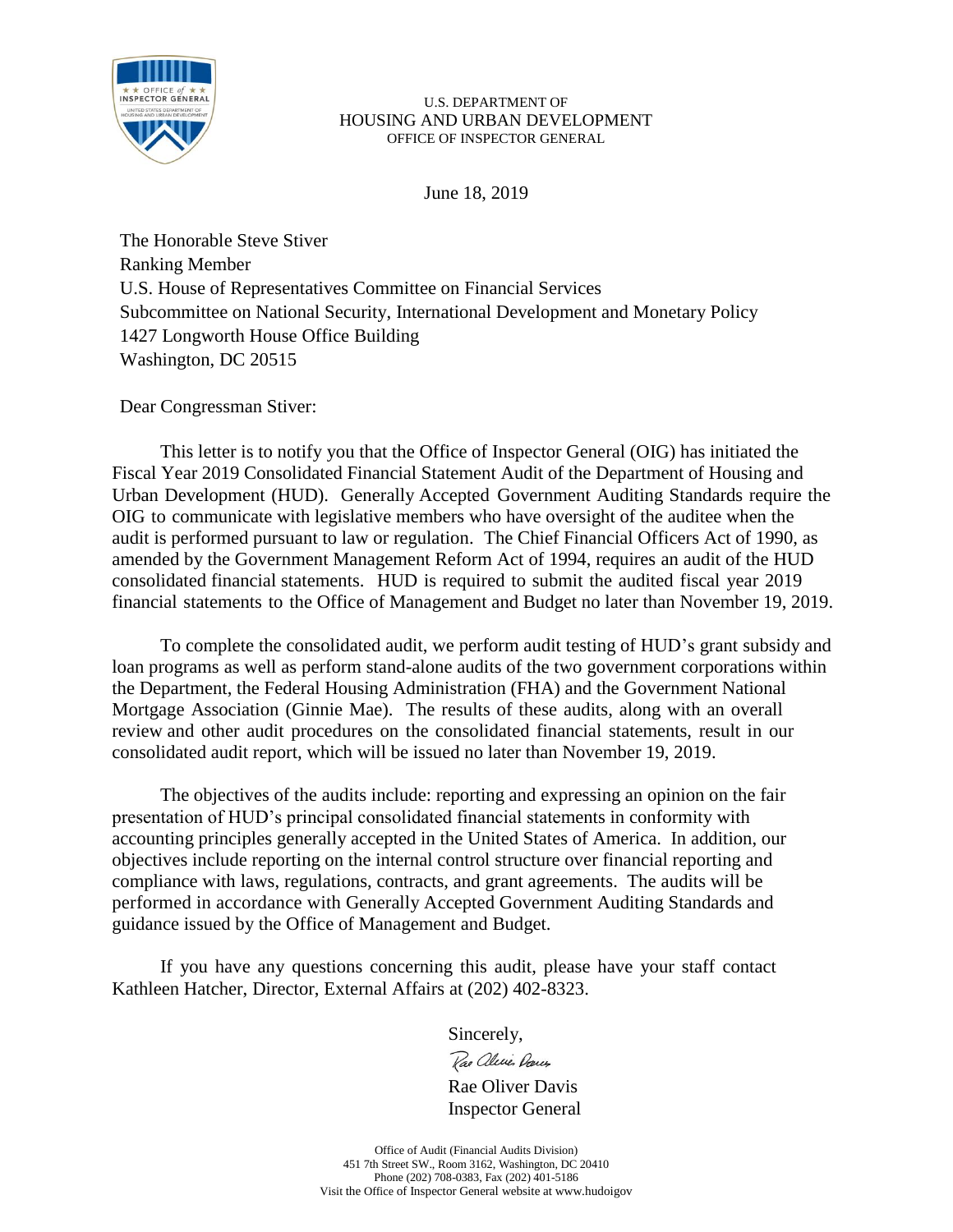

June 18, 2019

The Honorable Denver Riggleman Vice Ranking Chairman U.S. House of Representatives Committee on Financial Services Subcommittee on National Security, International Development and Monetary Policy 504 Cannon House Office Building Washington, DC 20515

Dear Congressman Riggleman:

This letter is to notify you that the Office of Inspector General (OIG) has initiated the Fiscal Year 2019 Consolidated Financial Statement Audit of the Department of Housing and Urban Development (HUD). Generally Accepted Government Auditing Standards require the OIG to communicate with legislative members who have oversight of the auditee when the audit is performed pursuant to law or regulation. The Chief Financial Officers Act of 1990, as amended by the Government Management Reform Act of 1994, requires an audit of the HUD consolidated financial statements. HUD is required to submit the audited fiscal year 2019 financial statements to the Office of Management and Budget no later than November 19, 2019.

To complete the consolidated audit, we perform audit testing of HUD's grant subsidy and loan programs as well as perform stand-alone audits of the two government corporations within the Department, the Federal Housing Administration (FHA) and the Government National Mortgage Association (Ginnie Mae). The results of these audits, along with an overall review and other audit procedures on the consolidated financial statements, result in our consolidated audit report, which will be issued no later than November 19, 2019.

The objectives of the audits include: reporting and expressing an opinion on the fair presentation of HUD's principal consolidated financial statements in conformity with accounting principles generally accepted in the United States of America. In addition, our objectives include reporting on the internal control structure over financial reporting and compliance with laws, regulations, contracts, and grant agreements. The audits will be performed in accordance with Generally Accepted Government Auditing Standards and guidance issued by the Office of Management and Budget.

If you have any questions concerning this audit, please have your staff contact Kathleen Hatcher, Director, External Affairs at (202) 402-8323.

Sincerely,

Rae aleries Dances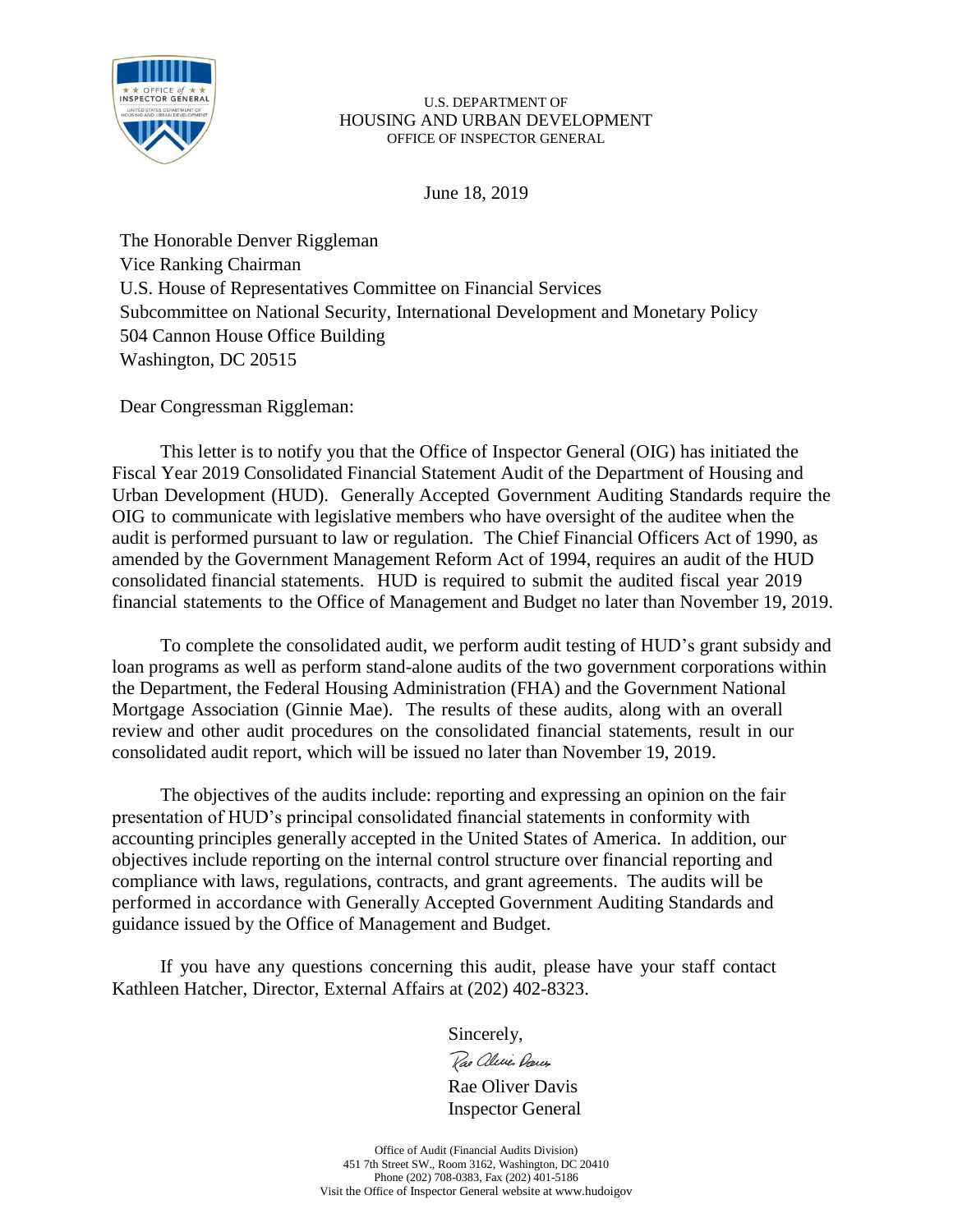

June 18, 2019

The Honorable John Yarmuth Chairman U.S. House of Representatives Committee on the Budget 402 Cannon House Office Building Washington, DC 20515

# Dear Chairman Yarmuth:

This letter is to notify you that the Office of Inspector General (OIG) has initiated the Fiscal Year 2019 Consolidated Financial Statement Audit of the Department of Housing and Urban Development (HUD). Generally Accepted Government Auditing Standards require the OIG to communicate with legislative members who have oversight of the auditee when the audit is performed pursuant to law or regulation. The Chief Financial Officers Act of 1990, as amended by the Government Management Reform Act of 1994, requires an audit of the HUD consolidated financial statements. HUD is required to submit the audited fiscal year 2019 financial statements to the Office of Management and Budget no later than November 19, 2019.

To complete the consolidated audit, we perform audit testing of HUD's grant subsidy and loan programs as well as perform stand-alone audits of the two government corporations within the Department, the Federal Housing Administration (FHA) and the Government National Mortgage Association (Ginnie Mae). The results of these audits, along with an overall review and other audit procedures on the consolidated financial statements, result in our consolidated audit report, which will be issued no later than November 19, 2019.

The objectives of the audits include: reporting and expressing an opinion on the fair presentation of HUD's principal consolidated financial statements in conformity with accounting principles generally accepted in the United States of America. In addition, our objectives include reporting on the internal control structure over financial reporting and compliance with laws, regulations, contracts, and grant agreements. The audits will be performed in accordance with Generally Accepted Government Auditing Standards and guidance issued by the Office of Management and Budget.

If you have any questions concerning this audit, please have your staff contact Kathleen Hatcher, Director, External Affairs at (202) 402-8323.

Sincerely,

Rae aleries Dans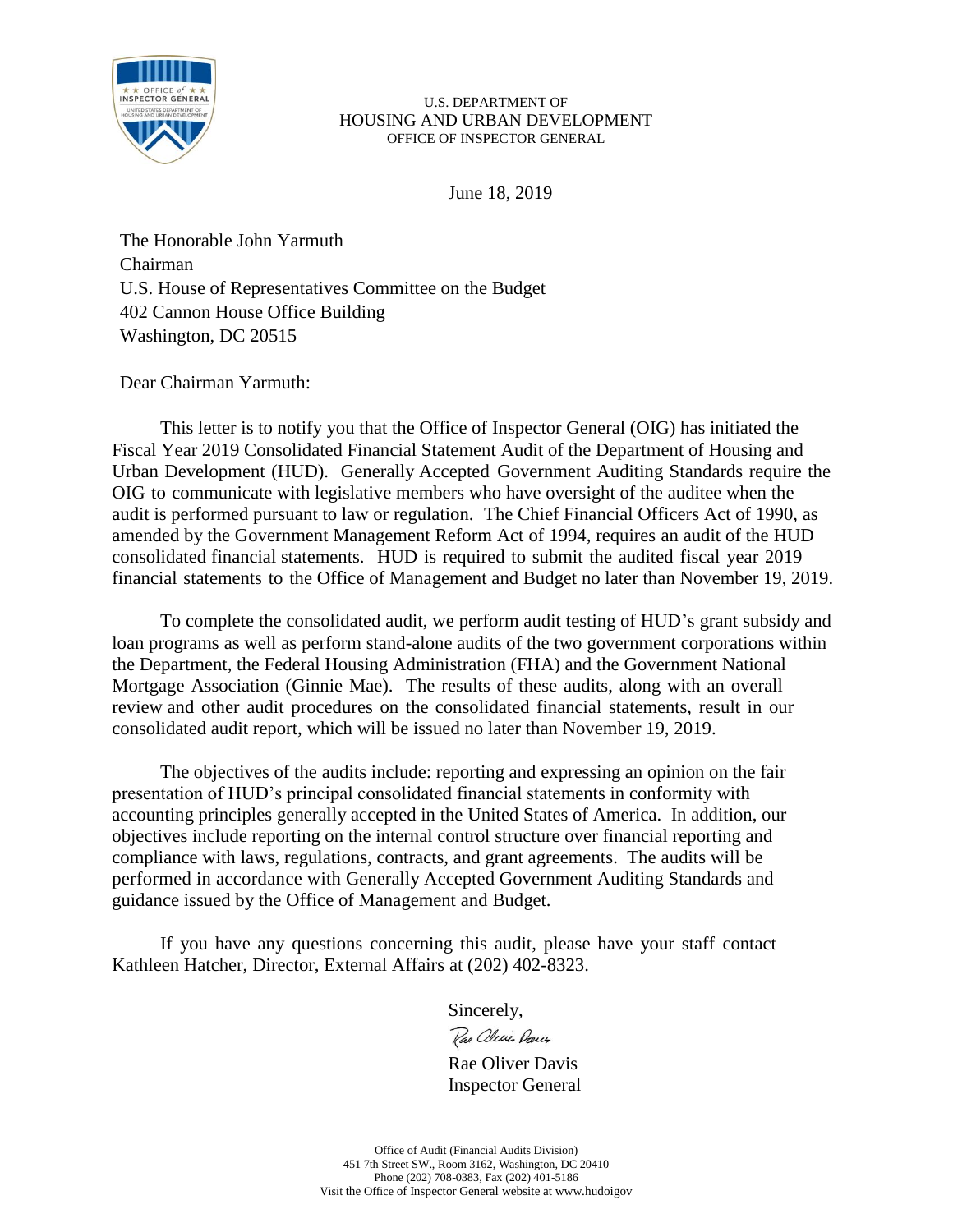

June 18, 2019

The Honorable Steve Womack Ranking Member U.S. House of Representatives Committee on the Budget 2412 Rayburn House Office Building Washington, DC 20515

Dear Congressman Womack:

This letter is to notify you that the Office of Inspector General (OIG) has initiated the Fiscal Year 2019 Consolidated Financial Statement Audit of the Department of Housing and Urban Development (HUD). Generally Accepted Government Auditing Standards require the OIG to communicate with legislative members who have oversight of the auditee when the audit is performed pursuant to law or regulation. The Chief Financial Officers Act of 1990, as amended by the Government Management Reform Act of 1994, requires an audit of the HUD consolidated financial statements. HUD is required to submit the audited fiscal year 2019 financial statements to the Office of Management and Budget no later than November 19, 2019.

To complete the consolidated audit, we perform audit testing of HUD's grant subsidy and loan programs as well as perform stand-alone audits of the two government corporations within the Department, the Federal Housing Administration (FHA) and the Government National Mortgage Association (Ginnie Mae). The results of these audits, along with an overall review and other audit procedures on the consolidated financial statements, result in our consolidated audit report, which will be issued no later than November 19, 2019.

The objectives of the audits include: reporting and expressing an opinion on the fair presentation of HUD's principal consolidated financial statements in conformity with accounting principles generally accepted in the United States of America. In addition, our objectives include reporting on the internal control structure over financial reporting and compliance with laws, regulations, contracts, and grant agreements. The audits will be performed in accordance with Generally Accepted Government Auditing Standards and guidance issued by the Office of Management and Budget.

If you have any questions concerning this audit, please have your staff contact Kathleen Hatcher, Director, External Affairs at (202) 402-8323.

Sincerely,

Rae aleries Dans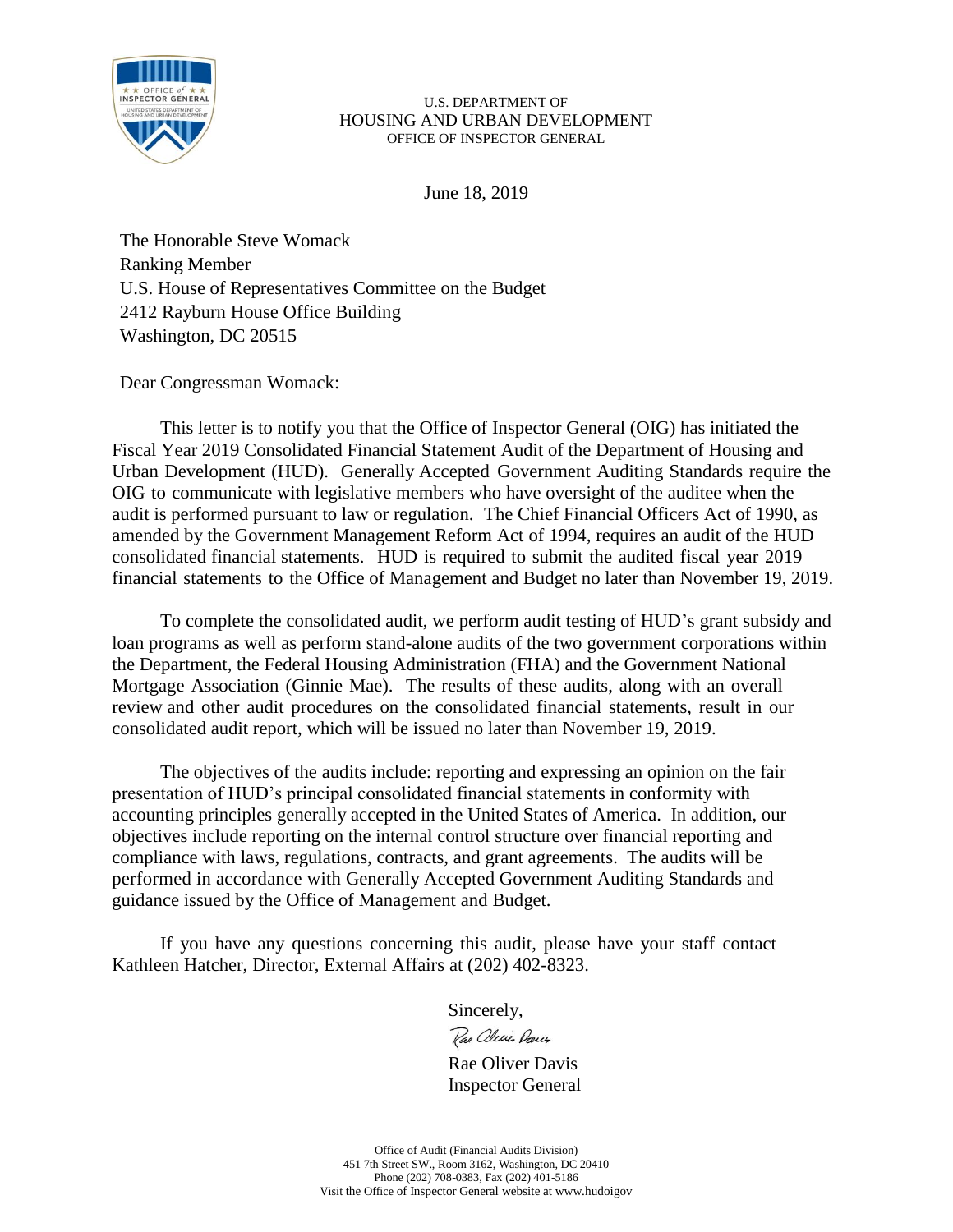

June 18, 2019

The Honorable Elijah Cummings Chairman U.S. House of Representatives Committee on Oversight and Reform 2163 Rayburn House Office Building Washington, DC 20515

# Dear Chairman Cummings:

This letter is to notify you that the Office of Inspector General (OIG) has initiated the Fiscal Year 2019 Consolidated Financial Statement Audit of the Department of Housing and Urban Development (HUD). Generally Accepted Government Auditing Standards require the OIG to communicate with legislative members who have oversight of the auditee when the audit is performed pursuant to law or regulation. The Chief Financial Officers Act of 1990, as amended by the Government Management Reform Act of 1994, requires an audit of the HUD consolidated financial statements. HUD is required to submit the audited fiscal year 2019 financial statements to the Office of Management and Budget no later than November 19, 2019.

To complete the consolidated audit, we perform audit testing of HUD's grant subsidy and loan programs as well as perform stand-alone audits of the two government corporations within the Department, the Federal Housing Administration (FHA) and the Government National Mortgage Association (Ginnie Mae). The results of these audits, along with an overall review and other audit procedures on the consolidated financial statements, result in our consolidated audit report, which will be issued no later than November 19, 2019.

The objectives of the audits include: reporting and expressing an opinion on the fair presentation of HUD's principal consolidated financial statements in conformity with accounting principles generally accepted in the United States of America. In addition, our objectives include reporting on the internal control structure over financial reporting and compliance with laws, regulations, contracts, and grant agreements. The audits will be performed in accordance with Generally Accepted Government Auditing Standards and guidance issued by the Office of Management and Budget.

If you have any questions concerning this audit, please have your staff contact Kathleen Hatcher, Director, External Affairs at (202) 402-8323.

Sincerely,

Rae aleries Dans